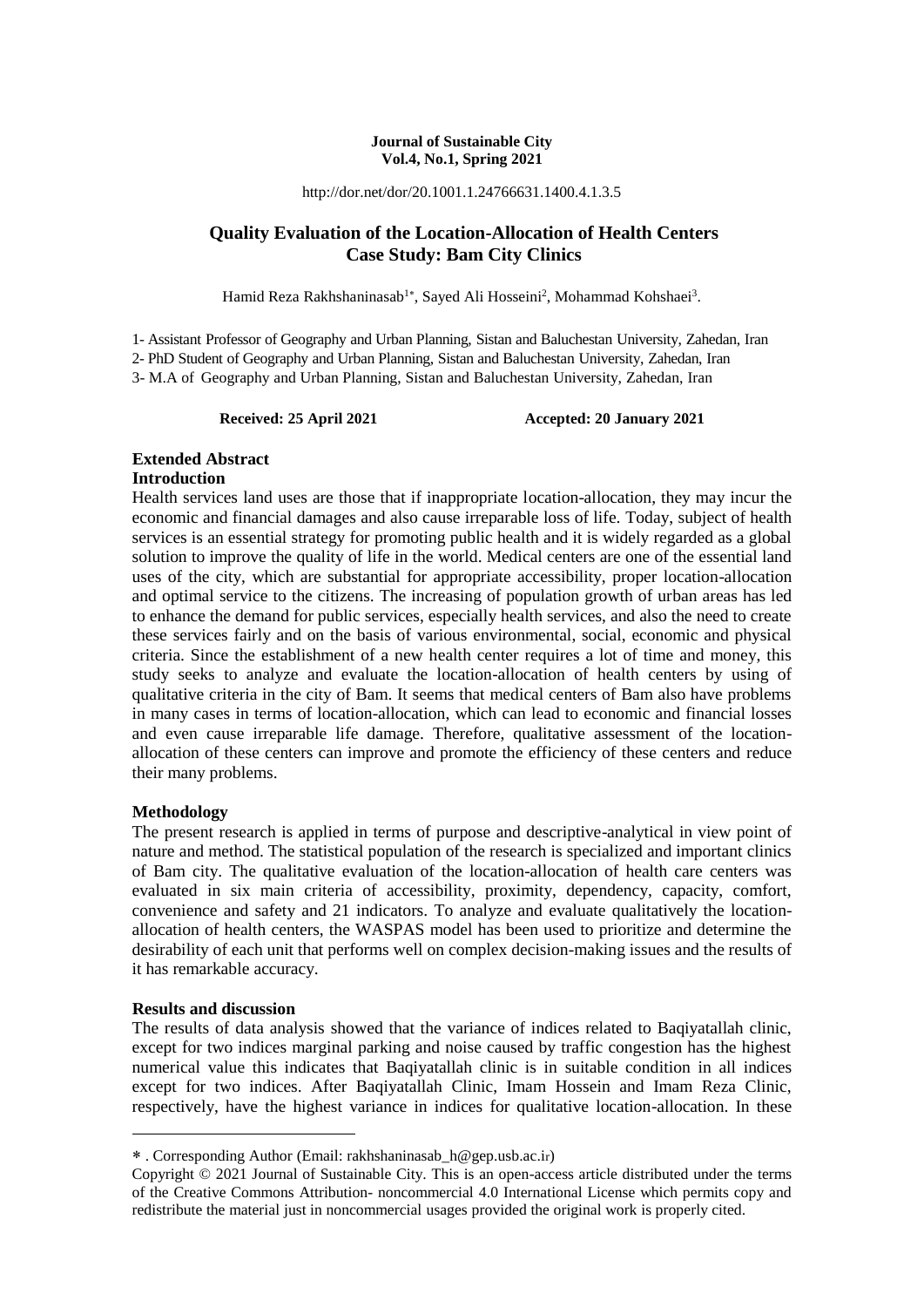centers, the variance of the various studied indicators in the qualitative location-allocation and prioritization discussion is in appropriate status and has a high numerical value. Based on the six main considered criteria in this study and based on the results, it can be stated that Imam Reza Clinic, only in the neighborhood criteria (residential, green space, educational, office) and dependency criterion on the other criteria and examined indicators in this center, has the least amount of variance, which can be considered as an indication of the inappropriate locationallocation of the center on the two mentioned criteria. Imam Hossein Clinic also in two criteria (indicators of green space, commercial and bank, office and gardens) and the criterion of comfort and convenience (traffic noise indicator) has the least variance or, in other words, it has the worst optimization among the considered indicators. In this regard, the Salc Clinic, Oral Health Center and Imam Khomeini clinic are in the next rank and semi-optimal condition that this is due to the low variance of some indices for these centers. For example, in relation to the Salc clinic, lack of parking, lack of marginal parking and distance from green space have made this center semi-desirable. In the case of the center for Oral Health, distance from the green space and failure to comply with the capacity criterion has made the center semi-desirable. Among all studied health centers, Fakhrabad and Imamzadeh Zid clinics had the least variance in terms of qualitative indices. These centers, due to inadequate proximity to the religious space (neighborhood mosque), playgrounds and other medical centers, less access to the center, distance from 2nd arterial street, closer to the Bam City fault, long distance from the fire station as well as the location of some municipal facilities near them, are in an undesirable situation.

### **Conclusion**

The final results of ranking and qualitative evaluation of location-allocation of health centers in Bam in the form of six main criteria of accessibility, proximity, dependency, capacity, comfort, convenience and safety and 21 indicators indicated that the desirability of each unit was different. Baqiyatallah Clinic, Imam Hossein Specialty Clinic and Imam Reza Specialty Clinic, which have been ranked first to third based on desirability and optimality, have the best desirability condition, Salc Clinic, Oral Health Clinic and Imam Khomeini Clinic have semidesirable condition and Zaydieh Clinic and Fakhrabad Clinic also have undesirable condition.

**Keywords**: Qualitative analysis, local and spatial organization of activities, Location-allocation of health centers, Bam City.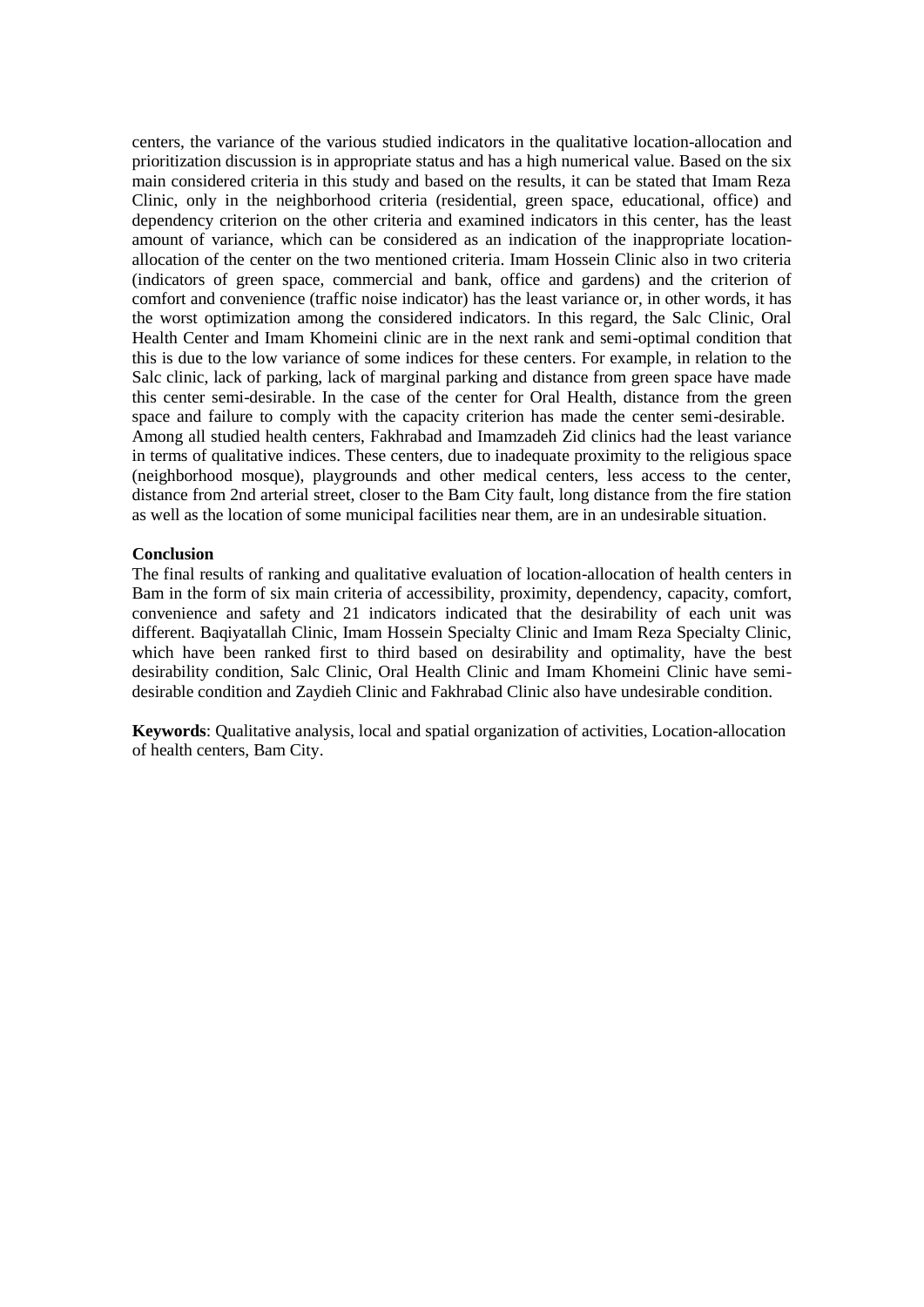**فصلنامه شهر پایدار، دورۀ ،4 شمارۀ ،1 بهار 1400 صص. 33-49**

http://dor.net/dor/20.1001.1.24766631.1400.4.1.3.5

# **ارزیابی کیفی مکان گزینی مراکز درمانی مطالعه موردی: درمانگاههای شهر بم**

**-** استادیار جغرافیا و برنامهریزی شهری، دانشگاه سیستان و بلوچستان، زاهدان، ایران <sup>1</sup> **حمیدرضا رخشانینسب سید علی حسینی -** دانشجوی دکتری جغرافیا و برنامهریزی شهری، دانشگاه سیستان و بلوچستان، زاهدان، ایران **محمد کوشائی -** کارشناسی ارشد جغرافیا و برنامهریزی شهری، دانشگاه سیستان و بلوچستان، زاهدان، ایران

**تاریخ دریافت: 1399/11/01 تاریخ پذیرش: 1400/02/05**

### **چکیده**

امروزه موضوع خدمات درمانی یک استراتژی ضروری و اساسی برای ارتقای سالمت همگانی و به شکل گسـترده راهحلی جهانی بهمنظور بهبود کیفیت زندگی در جهان به شمار میرود. به نظر میرسد که مراکز درمانی شهر بـم نیز ازنظر مکان گزینی در بسیاری از موارد دچار مشکل هستند که این امر میتواند ضـررهای اقتصـادی، مـالی و حتی ضررهای جانی غیرقابل جبرانی را نیز در پی داشته باشد. لذا بررسی کیفی مکان گزینی این مراکـز می¤وانـد به بهبود و ارتقاء کار آیی این مراکز و کاهش مشکالت عدیده آنها منجر شـود. هـدف پـژوهش حاضـر ارزیـابی کیفی مکان گزینی مراکز درمانی در شهر بم با توجه به شش مؤلفـه دسترسـی، همجـواری، وابسـتگی، ظرفیـت، ایمنی و آسایش و راحتی میباشد. مقاله حاضر ازنظر هدف کاربردی و ازنظر روش توصـیفی - تحلیلـی میباشـد. شیوه جمعآوری اطالعات در این تحقیق کتابخانهای-اسنادی و مطالعات میدانی است. برای ارزیابی کیفی مکـان گزینی مراکز درمانی، اولویتبندی و تعیین میزان مطلوبیت هریک از واحدها از مدل ترکیبی ارزیابی تولیـد وزنـی تجمعی )WASPAS )که در مسائل پیچیده تصمیمگیری کارایی بـاالیی داشـته و نتـایج حاصـل از آن از دقـت قابلتوجهی برخوردار است، بهره گرفتهشده است. یافتههای حاصل نشان داد کـه واحـدهای درمـانی موردمطالعـه ازنظر مؤلفههای کیفی مکان گزینی دارای تفاوت هستند. بهطوری که کلینیک بقیهالله و درمانگاه تخصصـی امـام حسین (ع) و کلینیک تخصصی امام رضا (ع) دارای شرایط مطلوب ازنظر شاخصهای مـدنظر پـژوهش، کلینیـک سالک، درمانگاه سالمت و بهداشت دهان و دندان و درمانگـاه امـام خمینـی )ره( دارای وضـعیت نیمـه مطلـوب، درمانگاه زیدیه و درمانگاه فخرآباد در وضعیت نامطلوب قرار دارند. بر اساس نتایج حاصل از پـژوهش و مشـخص شدن وضعیت مراکز درمانی شهر بم ازنظر بهینه بودن و مطلوبیت در 6 معیار اصلی موردبررسی، پیشنهاد میشـود که بر اساس وضعیت هرکدام از مراکز به رفع تعارض ها و بهبود شرایط کیفی مکان گزینـی آن هـا بـهجای ایجـاد مراکز درمانی جدید و هزینهبر اقدام شود.

**واژگان کلیدی:** تحلیل کیفی، ساماندهی مکانی و فضایی فعالیتها، مکان گزینی مراکز درمانی، شهر بم.

**.** 

Email: rakhshaninasab\_h@gep.usb.ac.ir مسئول نویسنده .1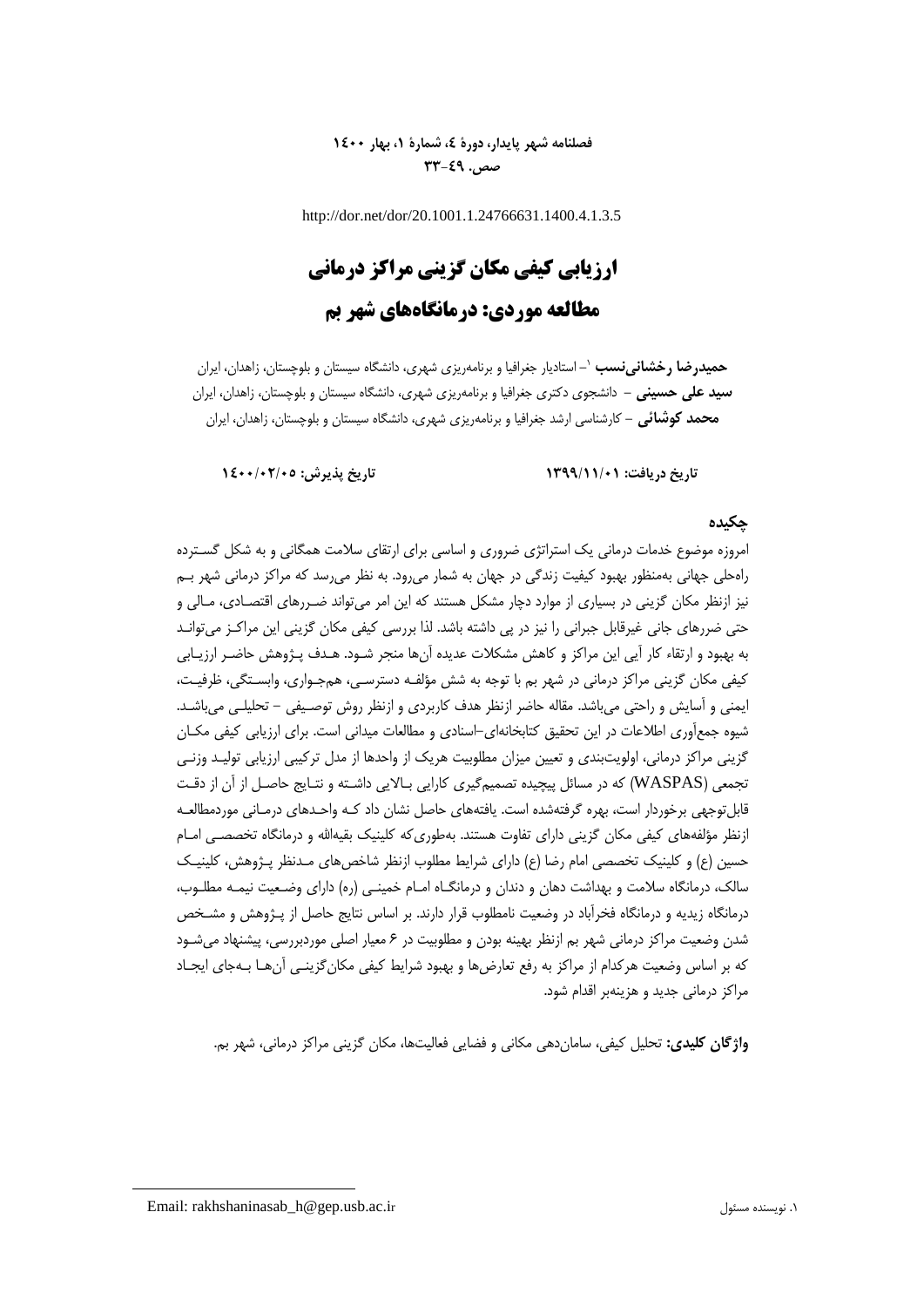**مقدمه**

در سال 1950 کمتر از 30 درصد جمعیت جهان در مناطق شهری ساکن بوده و پیشبینی میشود که این نسبت تا سـال 2050 به 66 درصد خواهد رسید ),2014:1UN). امروزه زندگی در شهرها، با توجه به ساختار کالبدی ـ فضـایی پیچیـده، مناسبتها و فعالیتهای اقتصادی-اجتماعی، تعمق و گسترش تقسیمکار اجتماعی و اقتصادی و نیازهای فزاینده فرهنگی، فراغتی و اجتماعی شهروندان بیش از هر دوره دیگری وابسته به خدمات است. بخشی از این خدمات را خدمات مرتبط بـا سلامت و بهداشت شهروندان تشکیل میدهد که توسط بیمارستانها و یا مراکز بهداشتی-درمانی مستقر در نواحی داخل شهر به شهروندان ارائه میگردد )صحرائیان و همکاران:1392، 2(. این کاربریها به علـت نقـش حیـاتی کـه در تـأمین نیازهای شهروندان در ادامه فعالیت جامعه شهری دارند، بهعنوان کاربریهای نیازهای اولیه شناخته میشوند )پورمحمدی، :1393 108(؛ بنابراین ازآنجاییکه مراکز خدمات بهداشتی و درمانی از مراکزی است که بهطور مستقیم در تأمین سالمت افراد و جامعه دخیل هستند، لذا کمبود، نارسایی و عدم جایابی بهینه آن مشکالت عدیدهای برای ساکنان به وجود میآورد )ابراهیمزاده و زارعی:1391، 2(. با توجه به اینکه موضـوع اصـلی در برنامـهریزی زمـین چگـونگی تقسـیم زمـین میـان کاربریهای مختلف و هماهنگ کردن آنها با یکدیگر است، بنابراین نقش اساسی کاربری زمین در برنامهریزی شـهری عبارت است از پیشبینی مقدار درست هر کاربری در مکان درست و مقرهایی که ازنظر کالبدی مناسب برای هر کـاربری باشد )مرکز مطالعات برنامهریزی شهری:1380، 49(. کاربریهای خدمات عمومی شهری جهت ارائه تسهیالت بهتر برای شهروندان نیازمند یک سری اصول و قواعد مکانیابی است )هوشیار:1390، 3( و تعیین مکان بهینه این مراکـز خـدماتی مسئلهای است که اغلب، برنامهریزان با آن ارتباط دارند (سرور و همکاران،۱۳۹۲: ۷). در ایـن میـان تعیـین مکـان بهینـه مراکز درمانی بهگونهای که تمامی مراجعهکنندگان، بـهراحتی بـه آنهـا دسترسـی داشـته باشـند؛ وظیفـه برنامـهریزان و تصمیمگیرندگان شهری است. عالوه بر این میتوان گفت که برنامهریزان سعی میکنند که توزیـع مراکـز خـدماتی را در محیط شهری بهینه سازند و این توزیع متناسب با توزیع جمعیت و یا میزان تقاضا در منـاطق مختلـف باشـد و بـه لحـاظ دسترسی و همجواری با کاربریهای دیگر و همچنین با معیارها و ضوابط شهرسازی به نحـو مناسـبی مکان<code>یـابی گـردد</code> )جمالی و همکاران:1393، 2(. بدیهی است، پیشبینی نحوه توزیع کاربریها بر اساس تقسیمات کالبدی هندسی و مجرد، گرچه ممکن است ازنظر سرانههای استاندارد درست و مطلوب باشد، ولی به دلیل عدم شکلگیری آنهـا در پهنـه شـهر، اهداف مربوط به ایجاد تعادل در استفاده از زمین، تحقق پیدا نخواهد کرد و با تزاحمات و تعارض روبهرو خواهد شد (مرکز مطالعات برنامهریزی شهری،۱۳۸۰: ۷۸). ازآنجا هدف برنامهریزی شهری ایجاد شرایط مناسب زندگی برای شـهروندان و رفاه حال بیشتر آنان است، وظیفه جغرافیا و جغرافیدان شهری نیز بررسی، تجزیهوتحلیل شرایط موجود و ارائه راهحلهای مکان گزینی متناسب خدمات شهری است (زیاری و خطیبزاده،۱۳۹۱: ۲). در بیشـتر مـوارد اسـتقرار بسـیاری از عناصـر شهری تابع سازوکارهای اقتصادی و رقابت آزاد است؛ اما تمام عناصر شهری را نمیتوان یکسره به سازوکارهای اقتصادی بازار آزاد واگذار کرد بلکه بایستی به تصمیمات و سیاستهای مبتنی بر منافع عمومی تمسک جست که خدمات بهداشتی و درمانی از آن جملهاند )ابراهیمزاده و زارعی، :1391 2(. کاربریهای خدمات درمانی از نوع کاربریهایی هسـتند کـه در صورت مکانیابی نامناسب، عالوه بر ضررهای اقتصادی و مالی که در پیدارند ممکـن اسـت ضـررهای جـانی ریرقابـل جبرانی نیز داشته باشند (سرور و همکاران، ۱۳۹۲: ۳). امروزه موضوع خدمات درمانی یک اسـتراتژی ضـروری و اساسـی برای ارتقای سالمت همگانی و به شکل گسترده راهحلی جهانی بهمنظور بهبود کیفیت زندگی در جهان به شـمار مـیرود ),2005:24al et & Bagheri). مرکز درمانی یکی از کاربریهای ضروری شهر است که تحلیل و بررسـی آن ازنظـر دسترسی مطلوب، جایابی درست و خدماتدهی بهینه به شهروندان بسیار ضروری است (پورشـیخیان و ابراهیمـی،۱۳۹۱: 2(. جمعیت رو به افزایش نواحی شهری، تقاضا به خدمات عمومی مخصوصاً خدمات درمـانی را افـزایش داده و ضـرورت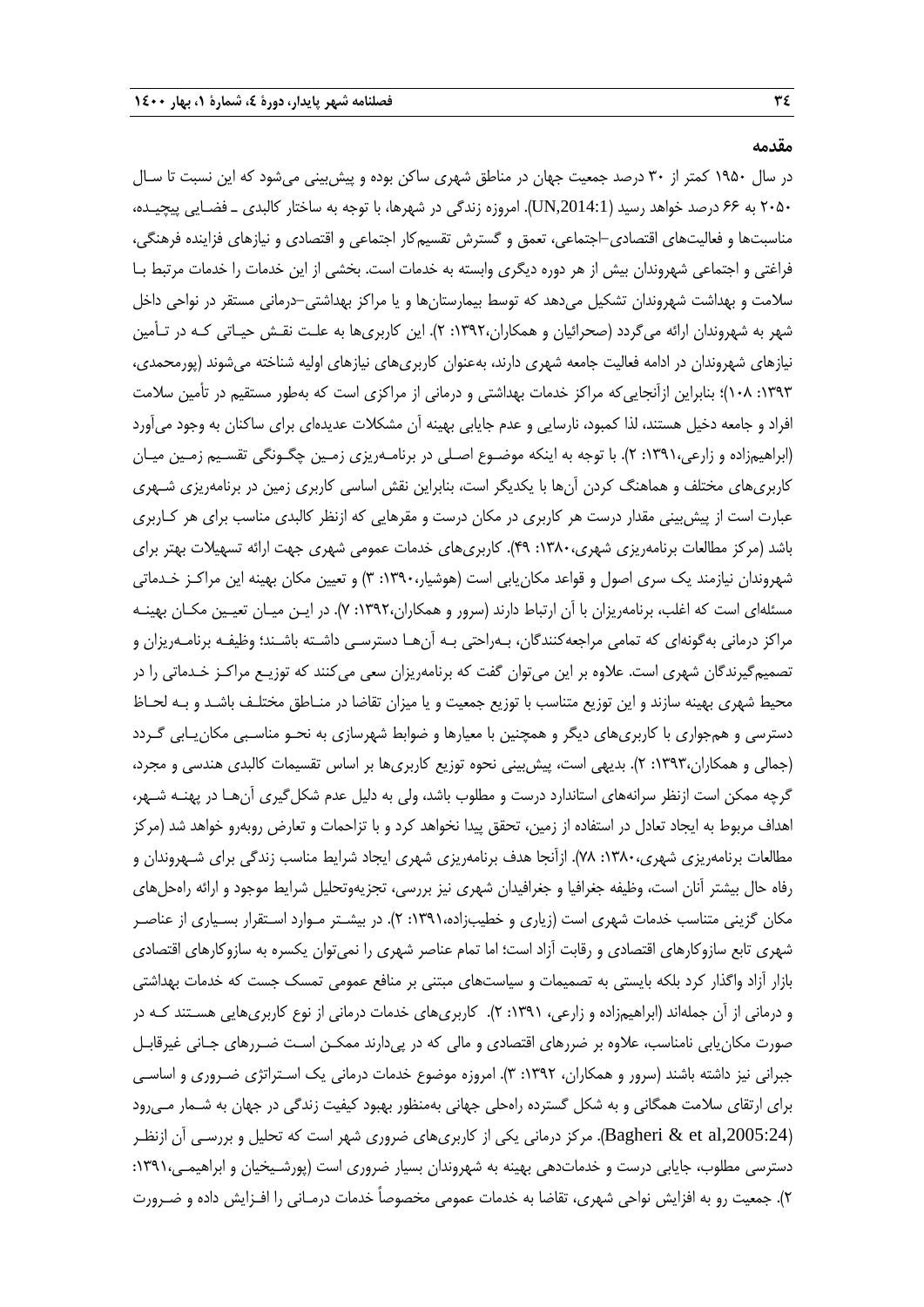ایجاد این نوع خدمات را بهصورت عادالنه و بر اساس معیارهای گوناگون محیطی، اجتماعی، اقتصادی و کالبـدی ایجـاب میکند. ازآنجاییکه ایجاد مرکز درمانی جدید مستلزم هزینه و صرف وقت زیادی میباشد، این پژوهش در پـی تحلیـل و ارزیابی مکان گزینی مراکز درمانی با استفاده از معیاریهای کیفی در سطح شهر بم میباشد. به نظر میرسـد کـه مراکـز درمانی شهر بم نیز ازنظر مکان گزینی در بسیاری از موارد دچار مشکل هستند که این امر میتواند ضـررهای اقتصـادی، مالی و حتی ضررهای جانی غیرقابل جبرانی را نیز در پی داشته باشد. لذا بررسی کیفی مکان گزینی این مراکـز میتوانـد به بهبود و ارتقاء کار آیی این مراکز و کاهش مشکالت عدیده آنها منجر شود. مطالعات مربو به مکان گزینـی مراکـز درمانی طیف وسیعی را شامل میشود که در ادامه به معرفی چند نمونه از آنها پرداخته میشود:

رشادت و همکاران )2019( در پژوهشی با عنوان اقدامات دسترسی مکانی به مراکز درمانی: بررسی نابرابریهای شـهری و روستایی در کرمانشاه ایران با استفاده از روش تحلیل مکانی به بررسی الگوهای مکانی و میـزان دسترسـی شـهروندان شهری و روستایی به مراکز درمانی یعنی بیمارستانها در استان کرمانشاه پرداختند. نتایج نشان داد که توزیع مکانی مراکز درمانی در استان کرمانشاه از الگوی تصادفی پیروی میکند و مراکز بهداشتی عمـدتاً در مرکـز شـهر کرمانشـاه متمرکـز هستند. همچنین نتایج نشان داد که نابرابری آشکار از نظر دسترسی بهسالمت در استان کرمانشاه وجود دارد و کودکـان، زنان و سالمندان ساکن در مناطق روستایی بیشترین گروههای آسیبپذیر را از نظر دسترسی بـه مراکـز درمـانی تشـکیل میدهنـد ),2019:2019al et Reshadat). وانـگ و همکـاران )2018(، در پژوهشـی بـا عنـوان دسترسـی مکـانی مراقبتهای بهداشتی اولیه در چین (مطالعه موردی: استان سیچوان)، با استفاده از روش نزدیکترین همسایه، روش آبشار ناحیه شناور و ضریب جینی به ارزیابی مراقبتهای بهداشتی که توسط مؤسسات مراقبتهای بهداشتی اولیه ارائه میشود پرداختند. نتایج نشان داد که دسترسی مکانی به مراقبتهای بهداشتی اولیه در جنوب شرقی سـیچوان نسـبت بـه شـمال رربی سیچوان از نظر زمان مسافرت کوتاهتر، دسترسی مکانی بیشتر و نابرابری کمتر بهتر اسـت. اخـتالف دسترسـی بـه مراقبتهای بهداشتی اولیه بین اقلیتهای قومی و مناطق غیر اقلیت نیز آشـکار اسـت (Wang,2018:14). رحیمـی و همکاران )2017( در پژوهشی با عنـوان مکانیـابی بیمارسـتانهای موجـود در شـیراز بـا اسـتفاده از GIS بـه انتخـاب مکانهای بهینه برای ایجاد بیمارستانهای جدید در شهر شیراز و ارزیابی آنها پرداختند. نتایج نشان داد که "نزدیکی به جادههای اصلی" مهمترین معیار در کل معیارهای کاربردی برای انتخاب محل بیمارستان در شهر شیراز بـوده اسـت. در این مطالعه همچنین 15 قطعه زمینی واقع در شمال شهر بهعنوان بهتـرین مکـان بـرای سـاخت بیمارسـتانهای جدیـد مشخص شدند (Rahimi et al,2017:1). میوراد (۲۰۱۸)، در پژوهشی با عنوان استفاده از GIS برای تعیـین تغییـرات دسترسی سالمت در شهر جده، عربستان سعودی با استفاده از تکنیک آنالیز زمان رانندگی به بررسی و شناسایی دسترسی مکانی به مراکز درمانی پرداختند. نتایج نشان داد که مراکز درمانی که در مناطق شـمالی شـهر جـده واقعشـدهاند، تعـداد بیماران ثبتشده کمتری دارند. چندین منطقه از شهر جده وجود دارد که دسترسی کمتری به مراکز درمانی دارند زیـرا در خارج از محدوده سرویس ۳۰ دقیقه رانندگی قرار دارند. این مناطق عمدتاً در منـاطق غربـی، مرکـزی و شـمالی شـهرها واقعشدهاند ),2048:254Murad). معتمدی )1399( در مقالهای با عنوان بررسی و مکانیابی دسترسی شهروندان شـهر شیروان به کاربری های درمانی با به شناسایی و بررسی عوامل مؤثر بر مکان گزینی پایگاهها و اولویتبنـدی زمینهـای شهر شیروان برای ایجاد درمانگاهها پرداخت. نتایج نشان داد که در حدود 75 درصد از جمعیـت شـهر خـارج از محـدوده استاندارد شعاع درمانگاهها قرار دارند و شعاع دسترسی درمانگاهها بههیچعنوان مناسب شهروندان شهر نمیباشد. همچنین شهر شیروان به یک بیمارستان دیگر که ازلحاظ مکانی در سمت رربی شهر مکانیابی شود نیاز دارد. یغفوری و همکاران )1394( در پژوهشی با عنوان تحلیل توزیع فضایی- مکانی خدمات بهداشتی- درمانی و مکان گزینی بهینه آن به بررسی مشکلات مربوط به دسترسی مطلوب به خدمات درمانی در شهر جهرم فارس پرداخته است. نویسندگان در این پژوهش از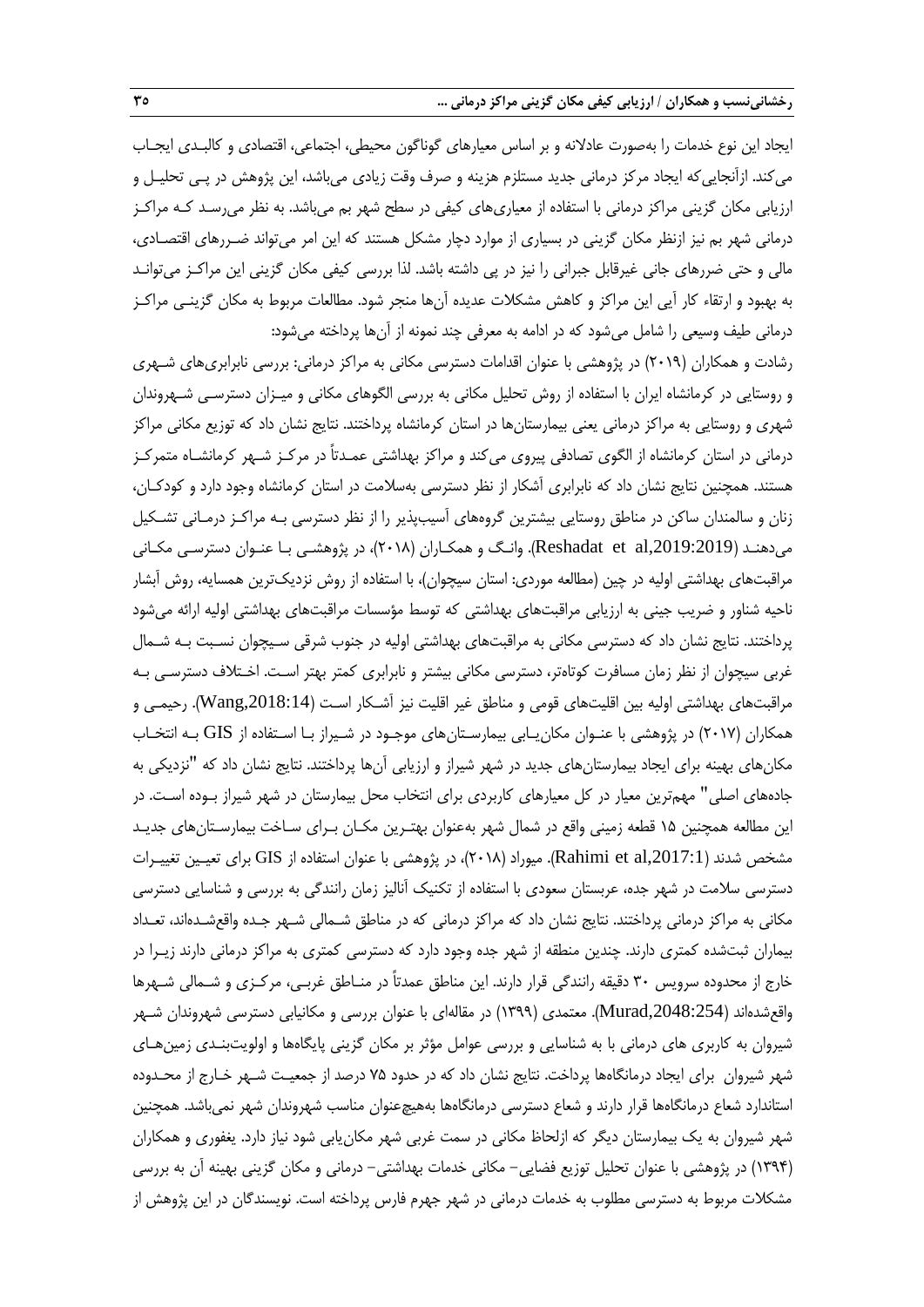سامانه اطالعات جغرافیایی، نرمافزار choice Expert وExcle استفاده کردهاند. نتایج نشان داد که مکان فعلی مراکـز بیمارستانی شهر جهرم با معیارهای علمی و ضرورتهای این کاربری مطابقت ندارد و نیاز کنونی شهر جهرم با توجـه بـه سرانههای شهری حداقل ۵ بیمارستان است. غضنفرپور و همکاران (۱۳۹۴) در پژوهشی با عنـوان مکـان گزینـی مراکـز درمانی شهر سیرجان با استفاده از روش Hock-Ad به بررسی معیارهای الزم و مؤثر بر مکانیابی این مراکـز و تعیـین اولویت یا وزن هر معیار در فرآیند مکانیابی آنها پرداختند. نتایج نشان داد که از مجموع مساحت 48 کیلومترمربعی شهر سیرجان، در حدود 9/6 کیلومترمربع جهت احداث مراکز درمانی جدید مناسب است. همچنین با بهرهگیری از تابع اشتراك در محیط ARCGIS مشخص شد که هیچگونه ارتباط مؤثر و مناسبی بین تراکم جمعیت و مراکـز درمـانی فعلـی شـهر سیرجان وجود ندارد. این پژوهش ضمن ادامه روند پژوهشهای گذشته سعی نموده است تا بـا اسـتفاده از مـدل ترکیبـی ارزیابی تولید وزنی تجمعی )WASPAS )که در مسائل پیچیده تصمیمگیری کارایی باالیی داشته و نتایج حاصـل از آن از دقت قابلتوجهی برخوردار است به ارزیابی کیفی مکان گزینی مراکز درمانی در شهر بم بپردازد که در مطالعات گذشته بهندرت از چنین مدل جامعی برای بررسی مکان گزینی مراکز درمانی بهخصوص در شهری مانند بم استفادهشده است.

### **مبانی نظری**

ارائه خدمات-بهداشتی درمانی در شهرها سابقه زیادی دارد و درزمینـه مکانیـابی خـدمات بهداشـتی-درمـانی تحقیقـات زیادی صورت گرفته است. بهعنوان مثال ارت گوتز (۲۰۰۰) در پژوهشی به مکان یابی مراکز اورژانس با استفاده از سیسـتم اطالعات جغرافیایی، باقری، بنولت و هولت )2005(، مک گریل و هامفریاز )2014( به اندازهگیری فضـایی دسترسـی بـه مراقبتهای بهداشتی اقدام نمودهاند. در ایران نیز مقالات زیادی در ارتباط با مکان یابی مرکز بهداشتی-درمانی انجامشده ازجمله: ابراهیمزاده و همکاران )1389(، هوشیار )1390(، خاکپور و همکاران )1391(، ابراهیمزاده و زارعی )1391(، زیاری و خطیـبزاده (۱۳۹۱)، صـحرائیان و همکـاران (۱۳۹۲)، پورشـیخیان و ابراهیمـی (۱۳۹۱)، سـرور و همکـاران (۱۳۹۲)، مکانیکی و صادقی (۱۳۹۲)، جمالی و همکاران (۱۳۹۳)، یغفـوری و همکـاران (۱۳۹۳)، احـدنژاد و همکـاران (۱۳۹۳) کـه هرکدام تحت عناوین مختلفی به بررسی مکانیابی مراکز بهداشتی-درمانی پرداختهانـد. بااینحـال اگرچـه پژوهشهـای زیادی در ارتباط با مکان یابی مراکز بهداشتی-درمانی صورت گرفته، امام با توجه به موضوع پژوهش که به دنبال ارزیابی کیفی مکان گزینی مراکز شهری است، به نظر نمیرسد که در تحقیقات پیشین با چنین بینش و روندی به مطالعه مراکـز درمانی بهخصوص در شهری مانند بم پرداختهشده باشد و ازاینجهت موضوع موردمطالعه در این تحقیق در نوع خود، تازه و بکر بوده و به طبع فاقد پیشینه میباشد. برنامهریزی برای کاربری زمین شهری، ساماندهی مکانی و فضایی فعالیتهـا و عملکردهای شهری بر اساس خواستها و نیازهـای جامعـه شـهری اسـت )سـعیدنیا، :1383 13( و بـه تعبیـر چـاپین، برنامهریزی کاربری اراضی، علم تقسیم زمین و مکان بـرای کاربردهـا و مصـارف مختلـف زنـدگی اسـت ) & chapin ,1979:10-15Kaiser). بهعبارتدیگر منظور از نظام کاربری اراضی شهری، مشخص کردن نـوع مصـارف زمـین در شهر، هدایت سامانههای فضایی شهر، تعیین ساختها و چگونگی انطباق آنها با یکدیگر و سیستم شهری است )زیـاری، :1381 125(. بهطورکلی، بررسی نحوه استفاده از زمین عبارت است از آنکه دانسته شود که در وضـع موجـود، پراکنـدگی انواع فعالیتهای شهری مانند مسکونی، درمانی، راهها و معابر، آموزشی به چه صورتی است؛ و از کـل مسـاحت شـهری، نسبت هر یک از کاربریهای زمین چقدر است و هر یک از فعالیتها در چه مساحاتی و به چـه صـورتها و قطعـاتی در سطح شهر پراکندهشده است؛ و ارتباط آنها با یکدیگر چیست و تا چه حد و اندازه دارای یک ارتباط منطقی و کارا هستند )شیعه و شکیبامنش:1390، 111(. نظام کاربری زمین بهعنوان یکی از محورهای اساسـی تشـکیلدهنده شـهر محسـوب میشود (مرکز مطالعات برنامهریزی شهری،۱۳۸۰: ۴۷) و مجموعهای از فعالیتهای هدفمند است کـه محـیط مصـنوع را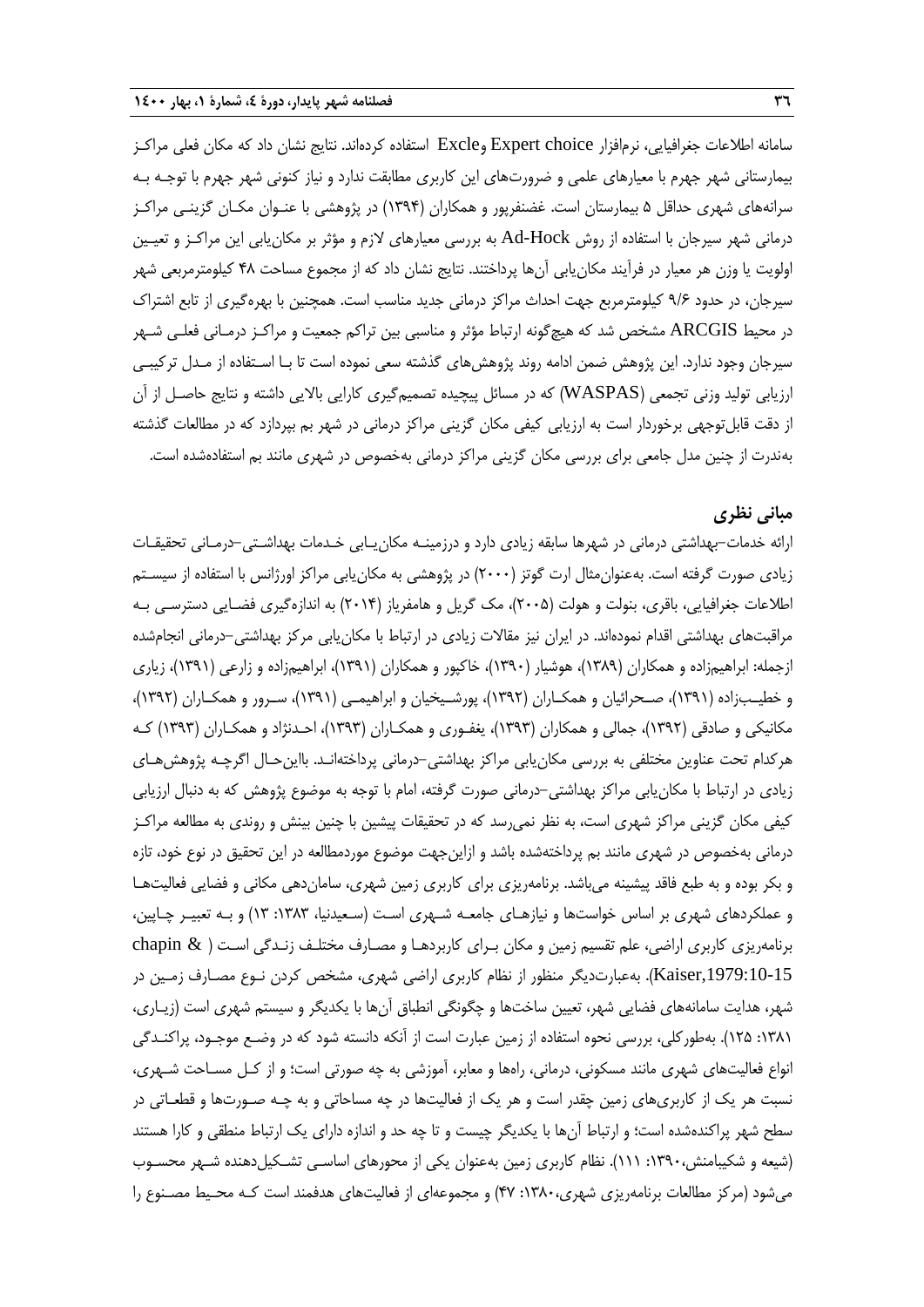سامان میبخشد و در حد مقدور، خواستهها و نیازهای جوامع شهری را در استفاده از اراضی فراهم مـیآورد )پورمحمـدی، :1393 3(. کاربری زمین در مقیاس شهری، به عوامل متعددی همچون محدودیت زمین، شکل و موقعیت زمـین و انـواع فعالیت، مقایسه کاربریها، تراکم و تمرکز، نحوه توزیع اراضی میـان کاربریهـای مختلـف و نظـایر آن وابسـته اسـت و بنابراین به نظارت و مطالعه بیشتری نیاز دارد )رضویان:1381، 55(؛ و معموالً بهمنظور اطمینـان خـاطر از نحـوه اسـتقرار کاربریها باید اقدام به ارزیابی آنها نمود تا مسائل و مشـکالت مربـو بـه اسـتقرار کاربریهـا در منـاطق موردمطالعـه مشخص گردد (بحرینی،۱۳۹۱: ۱۹۱). این ارزیابی به دو صورت کمی و کیفی صورت میگیـرد. بـهمنظور ارزیـابی کیفـی کاربریها از چهار ماتریس سازگاری، مطلوبیت، ظرفیت و ماتریس وابستگی استفاده میشـود )پورمحمـدی:1393، 109(. برنامهریزی مکانی تسهیالت بهداشتی درمانی در سطح شهری به تعیین مکان مناسب برای این تسهیالت در یک قلمـرو مشخص جهت رفع نیازهای بهداشتی و درمانی جمعیت مربوطه میپردازد .1 در مکانیابی فضاهای درمانی باید اصـول و معیارهای لازم رعایت شود تا این فضاها با سایر کاربریهای شهری ازنظر موقعیت مکانی سازگاری لازم را داشته باشند. چراکه کاربریهای اراضی همجوار شهری، اثرات خارجی بر روی یکدیگر دارند. این تأثیرات میتواند مثبت یا منفی باشد. اثرات مثبت منجر به افزایش کارایی به میزانی میشود که کاربریهای اراضی همجـوار بـه توسـعه پایـدار و شـیوه بهتـر زندگی منجر میشود، درحالیکه اثرات منفی به کاهش کارایی منجر شـده، کـاهش ارزش کـاربری اراضـی را بـه دنبـال خواهد داشت که به ایجاد ناسازگاری میان کاربریهای مختلف خواهد انجامید (Taleai et al,2007: 376). **سازگاری**

## سازگاری به معنی وجود همخوانی، هماهنگی و عدم مزاحمت بین دو نوع کـاربری شـهری اسـت، کـه در زمـره مراحـل ارزیابی و تحلیل مکانی کاربریهای شهری به شمار میآید. درواقع بسیاری از کاربریها با توجـه بـه ویژگیهـای مراکـز درمانی ازنظر سکوت و آرامش، دوری از هرگونه آلودگی هوا، آلودگی صوتی، نزدیکـی و مجـاورت بـا فضـاهای سـبز و... نمیتوانند در مجاورت بعضی از کاربریهـا دیگـر قـرار گیرنـد )ابـراهیمزاده و زارعـی:1391، 12(. در ایـن زمینـه بـرای کاربریهای سازگار با مراکز بهداشـتی-درمـانی میتـوان بـه فضـای سـبز و ایسـتگاه آتشنشـانی اشـاره کـرد و بـرای کاربریهای ناسازگار با مراکز بهداشتی-درمانی میتوان به کاربریهای صنایع، مذهبی، اداری، تجـاری و ... اشـاره نمـود )زیاری و خدادادی:1391، 187(. بـهطورکلی کاربریهـای ریرمجـاز در مجـاورت درمانگاههـا، کاربریهـای تولیدکننـده آلودگیهای محیطی هستند )شریفزادگان و همکـاران:1390، 273(. در طـرف مقابـل اولویـت سـازگاری درمانگاههـا و کلینها، همجواری با کاربریهای مرکز ناحیه و همجواری با فضای سبز شهری میباشد )حبیبـی و مسـائلی:1378، 28(. سازگاری بین کاربریها و محل استقرار آنها را در قالب ماتریس مطلوبیت ارزیابی میکنند. خصوصـیات مختلفـی ماننـد اندازه و ابعاد زمین، موقعیت، شیب، دسترسی، خصوصیات فیزیکی، تأسیسات، صـدا و ... را معیـار ارزیـابی قـرار میدهنـد )پورمحمدی:1393، 115(.

## **دسترسی به شبکههای ارتباطی**

دسترسی سریع و بهموقع از نیازهای اساسی خانوارها به مراکز درمانی بهحساب میآید. چراکه رساندن بهموقع بیماران بـه این مراکز اهمیت حیاتی دارد و در ابن صورت، احتماالً باال رفتن خطر جانی بیماران کاهش مییابد. در ریر ایـن صـورت ممکن است خسارات غیرقابل جبرانی به بیمار برسـد (یغفـوری و همکـاران،۱۳۹۳: ۱۴۳). یکـی از معیارهـای اساسـی در مکان یابی درمانگاهها، دسترسی به خیابانهای شریانی درجهدو شهری میباشد (پورمحمدی،١٣٩٣: ۶۰). فرم دسترسـی از جنبههای مختلف فیزیکی، روانی؛ اقتصادی و مالی متفاوت اسـت (Doi et al,2008:1)؛ کـه در اینجـا منظـور، همـان دسترسی فیزیکی یا دسترسی جغرافیایی است، کف بهطور سنتی با اندازهگیری که مبتنی بر نزدیکترین فاصله به مراکـز درمانی است، تعیین میشود ),2000:1178Gesler & perry). همچنین میزان دسترسی را میتـوان برحسـب تعـداد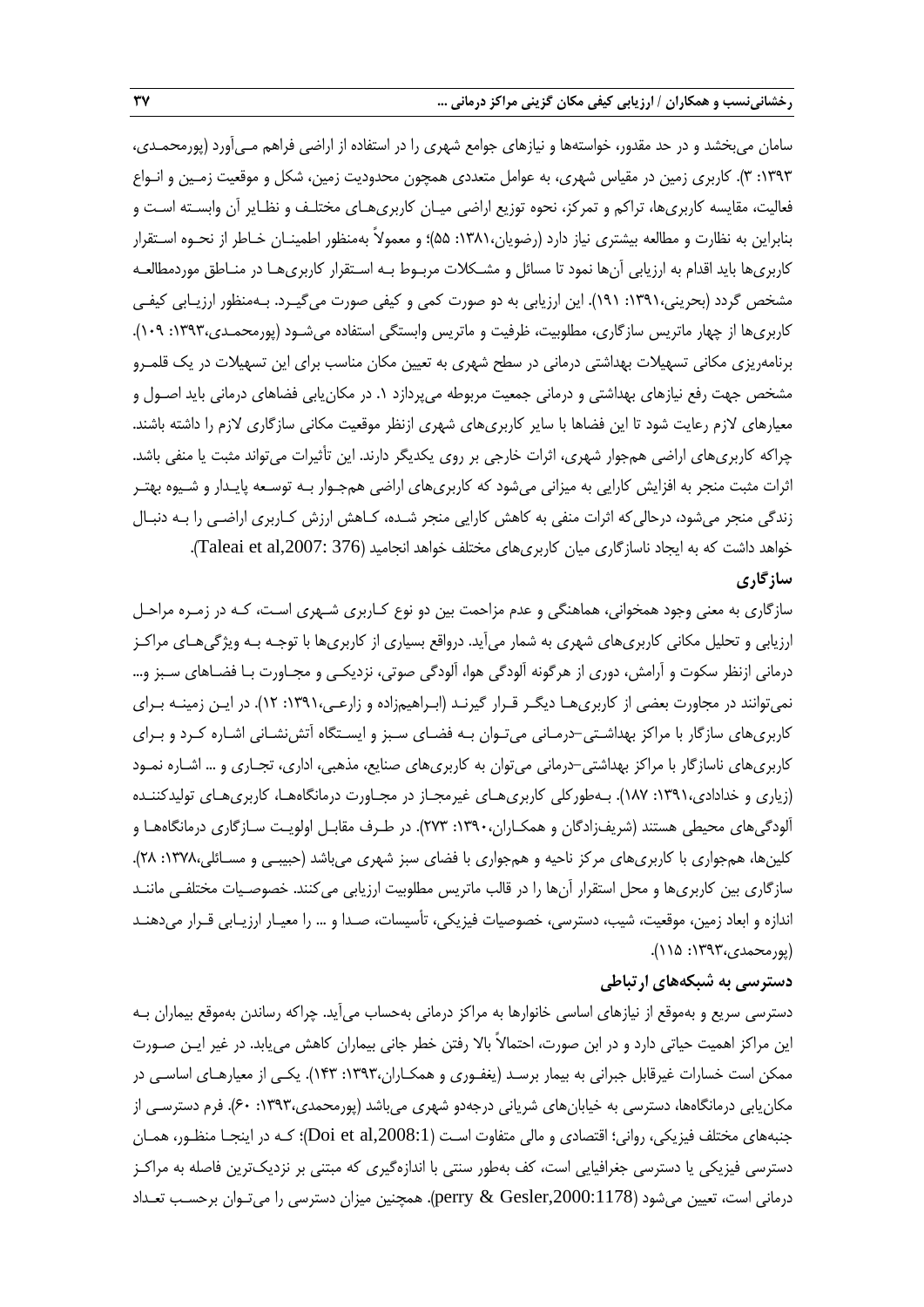دسترسیها و امکانات پارکینگ سنجید. هرچه تعداد تقاطعها و ورودیها و خروجیهای راهی زیادتر باشد، نقش دسترسی بیشتر است. همچنین مجاز بودن پارکینگ حاشیهای به معنای بیشتر بودن نقش دسترسی است )آییننامه راههای شهری،  $.9$  :1۳۷۴

## **ماتریس ظرفیت**

ماتریس ظرفیت، مقیاس هر کاربری را با سطح عملکردی محدودهای کـه کـاربری در آن واقعشـده، موردبررسـی قـرار میدهد. در این حالت نیز هر کاربری میتواند نسبت به سطح عملکردی محدوده اسـتقرارش یکـی از حالتهـای کـامالً متناسب، نسبتاً متناسب، بیتفاوت، نسبتاً نامتناسب و کامالً نامتناسب را داشته باشند )بحرینی، :1391 195(. دراینارتبـا فعالیتهای درمانی-بهداشتی را میتوان به سطوح زیر تقسیم کرد:

-1پزشک عمومی -2 کلینیک عمومی -3 پزشک تخصصی -4 کلینیک تخصصی -5 بیمارستان عمومی -6 بیمارسـتان تخصصی. از طرف دیگر هر سطح از ساختار فضایی سکونتگاهی نیز تنها ظرفیت پذیرش سـطح مناسـبی از فعالیتهـا را دارند. سطوح متناسب با هریک از فعالیتهای درمانی عبارتاند از:

-1واحد همسایگی -2 زیر محله -3 محله -4 بخشی از شهر -5 شهر -6 منطقه شهری. حال بایسـتی بـین دو مقیـاس مذکور تناسب وجود داشته باشد، یعنی برای مثال حوزه خدماتی پزشک عمـومی واحـد همسـایگی یـا زیـر محلـه اسـت درصورتیکه بیمارستان تخصصی در سطح شهر یا فراتر از آن عمل میکند )رضویان:1381، 244-245(.

## **ماتریس وابستگی**

ماتریس وابستگی، درصدد مشخص کردن میزان وابستگی کاربریها به یکدیگر و لـزوم همجـواری آنهاسـت. بـرخالف مواردی که کاربریها ناسازگار بوده و همجواری آنها ایجاد مزاحمت مینماید، گاهی اوقات فعالیت یک کـاربری وابسـته به فعالیت یا فعالیتهای دیگر میباشد. بهعنوان نمونه برای کاربرهـای درمـانی قـرار گـرفتن مراکـز مسـتقل پزشـکی و داروخانهها، آزمایشگاهها و ... بهعنوان فعالیتهای وابسته و مطلوب میباشد. بعد از ارزیابی کیفی کاربریهای شـهری بـا ماتریسهای باال، میتوان در مورد کاربریها چنین تصمیمگیری نمود که »هنگامیکه یک کاربری ناسـازگار، نـامطلوب، نامناسب و غیر وابسته باشد، قطعاً باید نسبت به تغییر محل آن اقدام نمـود؛ امـا چنانچـه از جهـاتی غیرقابل<code>پـذیرش و از</code> جهاتی دیگر موردقبول باشد، در این صورت میتوان بهجای جابجایی، از سایر تمهیدات برای کنترل و کاهش آثار فعالیت آن ازجمله: فیلتر کنترل آلودگی هوا، ایجاد حائل مصنوعی، دیوار، پوشش گیاهی، مواد و مصالح آکوستیکی، کاهش حجـم و ... استفاده نمود« )رضویان، :1381 57(.

| مشخصات بر اساس معیارهای عمومی                                                    | عنوان                 |
|----------------------------------------------------------------------------------|-----------------------|
| حداقل ۲ هزار خانوار                                                              |                       |
| حداکثر ۴ هزار خانوار                                                             | جمعيت سرويس دهنده     |
| فاصله محلات مسکونی زیرپوشش ۶۵۰–۷۵۰ متر                                           | شعاع دسترسى           |
| -ظرفیت یک درمانگاه برای ۱۰ هزارتا ۲۰ هزار نفر بهطور متوسط ۱۰ تخت برای بستری شدن  |                       |
| - به ازای هر ۱۰۰ نفر ۲۵ مترمربع                                                  | سرانه و فضای موردنیاز |
| – حداقل قطعه تفكيكي ٢۵٠٠ مترمربع است.                                            |                       |
| بر خیابانهای شریانی درجه ٢ قرار گیرد.                                            | نوع ارتباطات          |
| نزدیک مرکز ناحیه قرار گیرد                                                       | موقعيت معمول          |
| –سطح کل زیربنا در طبقات، حداکثر ۶۰ درصد کل زمین و حداقل سطح آزاد ۴۰ درصد کل زمین |                       |
| – حداكثر طبقات ٢ طبقه                                                            |                       |
| – حداکثر فاصله تا محلات مسکونی یک کیلومتر                                        | ضوابط طراحى           |
| – حداکثر فاصله از کارگاههای صنعتی مزاحم یک کیلومتر                               |                       |

**جدول شماره.1 ضوابط مکانیابی، ویژگیها و تناسبات و همجواریهای درمانگاه در مقیاس ناحیه**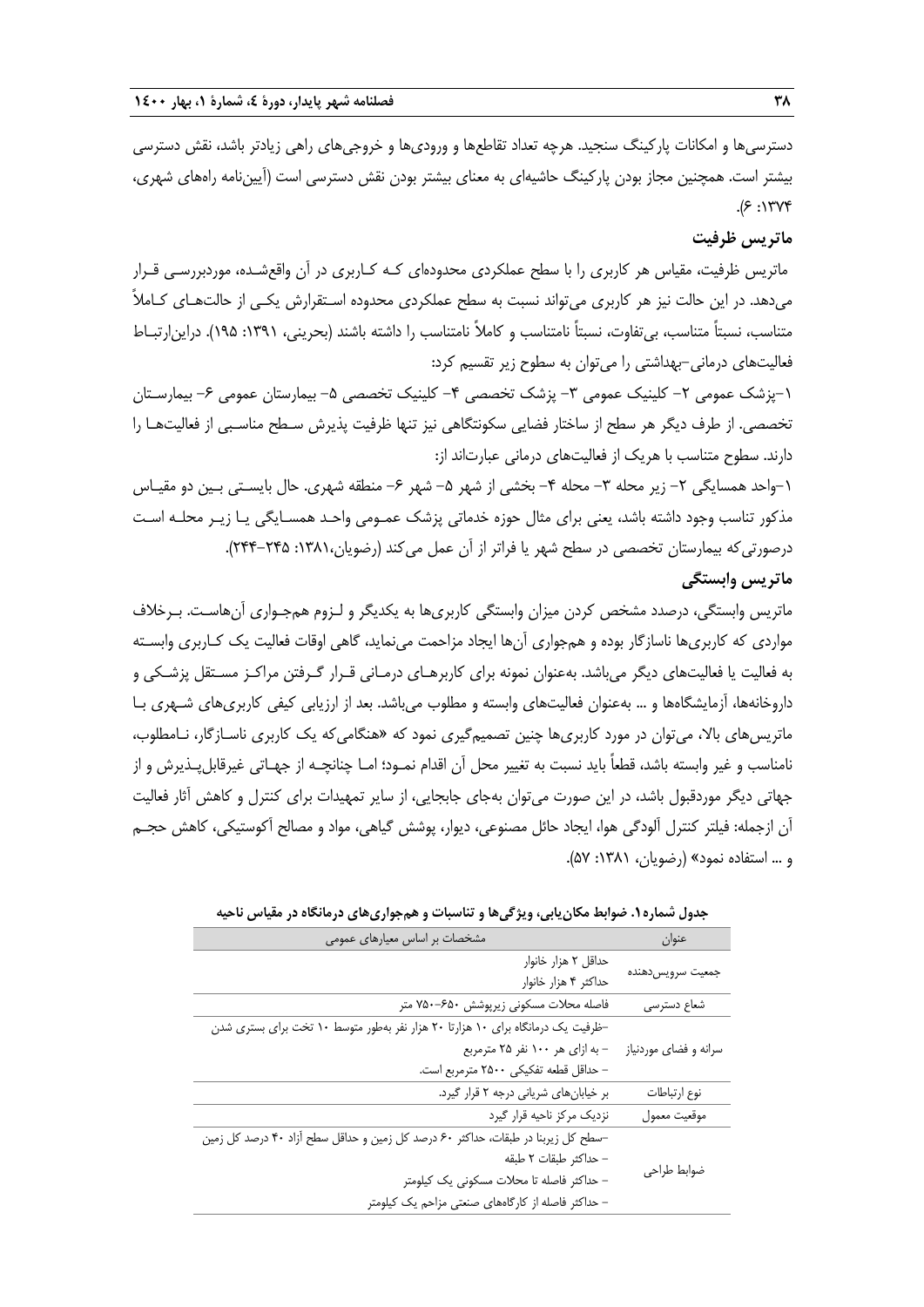|                | بر خیابانهای شریانی درجه ٢ قرار گیرد                                     |
|----------------|--------------------------------------------------------------------------|
|                | - در اراضی مسطح ساخته شود                                                |
|                | - به ازای هر ۶۰ مترمربع سطح زیربنا پیش بینی یک محل توقف خودرو الزامی است |
|                | -همجواری با کاربریهای مرکز ناحیه                                         |
| اولويت سازگارى | - همجواري با فضاى سبز شهرى                                               |
|                | منبع: (پورمحمدی، ۱۳۹۳: ۲۰)                                               |

**روش پژوهش**

تحقیق حاضر ازنظر هدف کاربردی و ازنظر ماهیت و روش توصـیفی - تحلیلـی میباشـد. جامعـه آمـاری ایـن پـژوهش درمانگاهها و کلینیکهای تخصصی و بااهمیت در سـطح شـهر بـم میباشـد کـه بهصـورت تـک شـماری موردبررسـی قرارگرفتهاند. ارزیابی کیفی مکان گزینی مراکز درمانی در قالب شش معیار اصلی دسترسی، همجواری، وابستگی، ظرفیت، آسایش، راحتی، ایمنی و 21 شاخص موردبررسی قرار گرفت. برای نمـره دهـی بـه شـاخصها در مؤلفـههای دسترسـی، همجواری و وابستگی نحوه امتیازدهی از 1 تا 5 بوده است. بهعنوانمثال برای شاخص فاصله تا خیابان شـریانی درجـه 2 برای فاصله • تا ۲۵ متر نمره ۵، فاصله ۲۵ تا ۵۰ متر نمره ۴، فاصله ۵۰ تا ۷۵ متر نمره ۳، فاصله ۷۵ تا ۱۰۰ متر نمره ۲ و برای فاصله بیشتر از 100 تا شریانی درجه 2 نمره 1 در نظر گرفتهشده است. همچنین همانطور که ذکر شـد در نمـره دهی به مؤلفههای همجواری برای همجواری کامالً سازگار نمره 5 و برای همجواری کامالً ناسازگار نمره 1 و همجـواری بیتفاوت نمره 3 در نظر گرفتهشده است. ذکر این نکته الزم است در صورت وجود فاصله بین کاربریهایی که همجواری آنها را به بیتفاوت بدیل سازد نمره 3 لحاظ گردیده است. در ارتبا با مؤلفه وابستگی نیز به شرحی که گذشت امتیازات لحاظ شده است؛ اما در خصوص مؤلفههای ظرفیت، آسایش و ایمنی امتیازات از 1 تا 3 اعمال گردیـد؛ یعنـی بـرای ایـده آلهای مناسب نمره 3 و برای ایده آلها نامناسب نمره 1 در نظر گرفته شد. بهعنوانمثال نزدیکی مراکز آتشنشـانی بـه مراکز درمانی بهعنوان ایده آل مناسب تلقی شده و نمره 3 گرفته است و در مقابل دوری از این مراکـز بـهعنوان ایـده آل نامناسب تلقی شده و نمره 1 دریافت نموده است. همچنین برای دوری از گسل نمره 3 و برای نزدیکی به گسـل نمـره 1 اعمالشده است. در این پژوهش برای ارزیابی کیفی مکان گزینی مراکز درمانی، اولویتبندی و تعیـین میـزان مطلوبیـت هریک از واحدها از مدل ترکیبی ارزیابی تولید وزنی تجمعی )WASPAS )که در مسائل پیچیده تصـمیمگیری کـارایی باالیی داشته و نتایج حاصل از آن از دقت قابلتوجهی برخوردار است، بهره گرفتهشده است. **مدل** WASPAS

یکی از راههای توسعه مدلهای تصمیمگیری چندمعیاره اسـتفاده ترکیبـی از چنـدین روش تصـمیمگیری چنـد معیـاره و تجمیع نتایج آنها با یکدیگر است (Zavadskas et al,2016:79). یکی از این مدلهای ترکیبی مدل ارزیـابی تولیـد وزنی تجمعی (WASPAS) میباشد که توسط ای.کا.زوادسکاس و همکارانش مطرحشده است. ایـن مـدل میتوانـد در مسائل پیچیده تصمیمگیری کارایی باالیی داشته باشد و همچنین نتایج حاصل از این مدل از دقت باالیی برخوردار باشند. ین مدل ترکیبی از مدل جمـع وزنـی (WSM) و مـدل تولیـد وزنـی (WPM) اسـت. میـزان دقـت نتـایج مـدلهای تصمیمگیری چند شاخصه WSM (مدل جمع وزنی) و مدل WPS (مدل تولید وزنی) بهخوبی شناختهشده است و علاوه بر این ترکیب این دو مدل میتواند میزان دقت آن را تا حد زیادی بالا ببرد (Zsvsdskas et al,2012: 3). تکنیک ارزیابی تولید وزنی تجمعی )WASPAS )بر پایه سه معیار بهینه بودن استوار است. اولین معیار بهینه بودن آن مربوط به مدل معروف جمع وزنی (WSM) است که به روش زیر محاسبه میگردد:

1

<sup>1</sup> . Weighted Sum Model

<sup>2</sup> . Weighted Product Model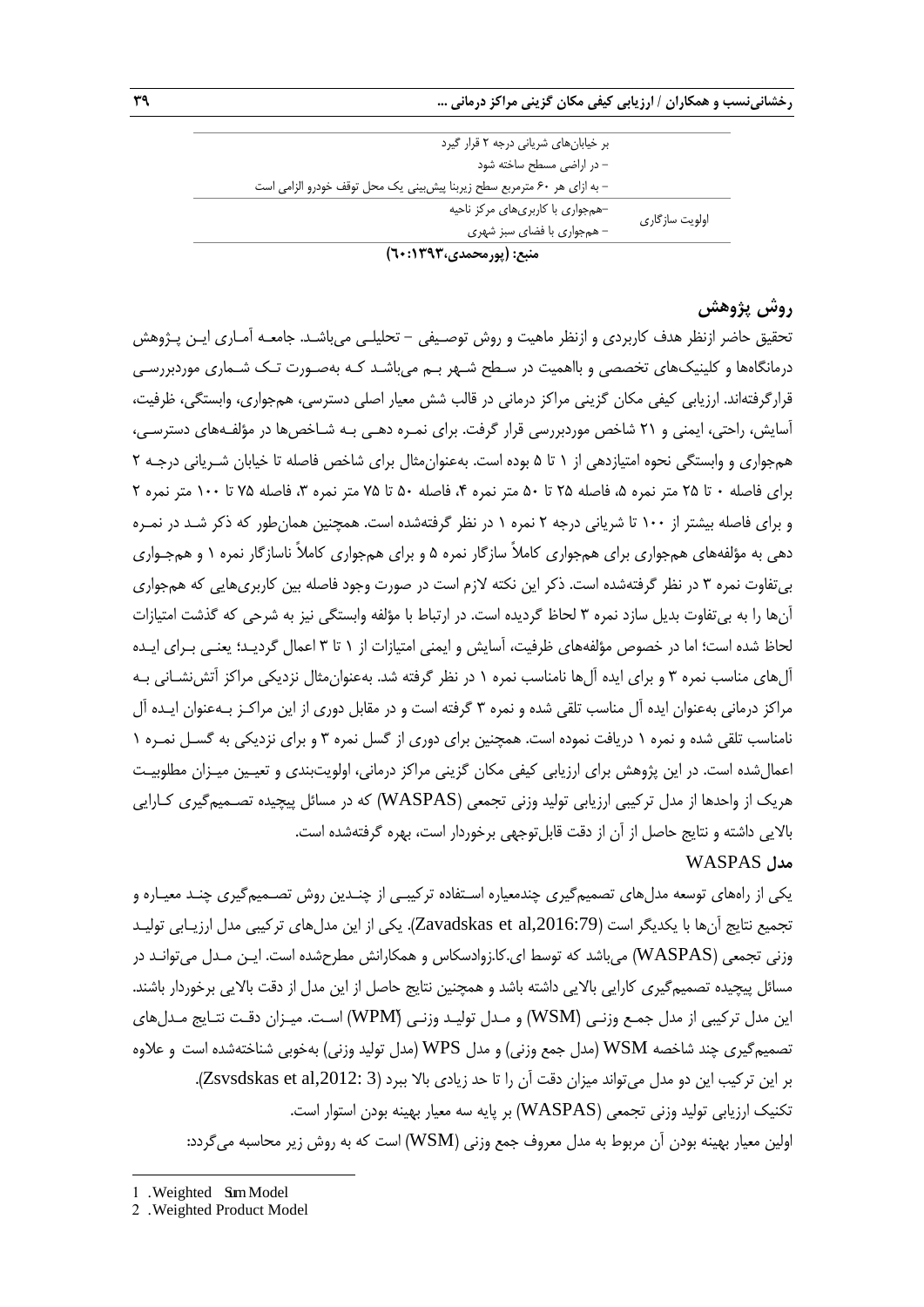$$
Q_I^{(1)} = \sum_{j=1}^n \overline{x}_{ij} \times w_j
$$
برای نرمالسازی دادهها (محاسبه  $\overline{X}_{ij}$ از روش بی مقیاس سازی خطی استفادهشده است.  
اگر همه شاخصهای ماتریس تصمیمگیری همسو باشند؛ آنگاه هر یک از درایههای ماتریس را بر ماکسیمم مقدار موجود اور ستون **ز** ام تقسیم میکنیم.

$$
\overline{x}_{ij} = \frac{\overline{x}_{ij}}{\max(\overline{x}_{ij})}
$$

اگر یک شاخص ریرهمسو باشد از تابع زیر استفاده میشود:

$$
\overline{x}_{ij} = \frac{\min x_{ij}}{x_{ij}}
$$
\n
$$
Q^{(2)}_i = \max \prod_{j=1}^n (\overline{x}_{ij})^{w_j}
$$
\n
$$
\text{A}^{(2)} = \max \prod_{j=1}^n (\overline{x}_{ij})^{w_j}
$$

سومین معیار بهینگی مدل (WASPAS) توسط زوادسکاس و همکارانش پیشنهادشده که مطابق فرمول زیـر محاسـبه :)Zavadskas et al,2016:81-82( میشود

$$
Q_i = 0.5Q_i^{(1)} + 0.5Q_i^{(2)}
$$
  
\n
$$
Q_i = \lambda \sum_{j=1}^n \overline{x}_{ij} w_j + (1 - \lambda) \prod_{j=1}^n (\overline{x}_{ij})^{w_j} \qquad , \quad \lambda = 0,...1
$$

مقادیر بهینه 
$$
\lambda
$$
 میتواند با گسترش تابع زیر محاسبه شود:

$$
\lambda = \frac{\sigma^2(Q_i^{(2)})}{\sigma^2(Q_i^{(1)}) + \sigma^2(Q_i^{(2)})}
$$

واریانس $\mathcal{Q}^2(\mathsf{Q}^{(1)}_i)$  و  $\mathcal{Q}^2(\mathsf{Q}^{(2)}_i)$  از طریق توابع زیر بایستی محاسبه شود:

$$
\sigma^{2}(Q_{i}^{(1)}) = \sum_{j=1}^{n} \overline{x}_{ij} w_{j}^{2} \sigma^{2}(\overline{x}_{ij})
$$

$$
\sigma^{2}(Q_{i}^{(2)}) = \sum_{j=1}^{n} \left[ \frac{\prod_{j=1}^{n} (\overline{x}_{ij})^{w_{j}} \times w_{ij}}{(\overline{x}_{ij})^{w_{j}} (\overline{x}_{ij})^{(1-w_{j})}} \right] \sigma^{2}(x_{ij})
$$

### **محدوده موردمطالعه**

در این پژوهش، محدوده مطالعاتی شامل شهر بم است. شهر بم بهعنوان مرکز شهرستان بم، در دشت وسیعی در جنوب- شرقی استان کرمان در مختصات 58 درجه و 21 دقیقه و 42 ثانیه طول شرقی و 29 درجه و 5 دقیقه و 27 ثانیـه عـر شمالی قرارگرفته است. این شهر در فاصله 185 کیلومتری مرکز استان قرار دارد؛ از شمال به شهرستان کرمـان، از رـرب به شهرستانهای جیرفت و عنبرآباد، از جنوب به شهرستانهای ریگان و ایرانشهر و از شرق بـه شهرسـتانهای فهـرج و زاهدان محدود میشود. پس از زمینلرزه مهیب سال 1382 بر اساس سرشماری نفوس و مسکن سـال ،1385 شـهر بـم 75212 نفر جمعیت داشته است و دارای 2 منطقه شهری و 6 ناحیه میباشد )مرکز آمار ایران25:1385،(. رقم جمعیت این شهر مطابق سرشماری سال 1390 برابر با 125764 و مطابق سرشماری سال 1395 برابـر بـا 127396 نفـر بـوده اسـت )مرکز آمار ایران، :1395 132(.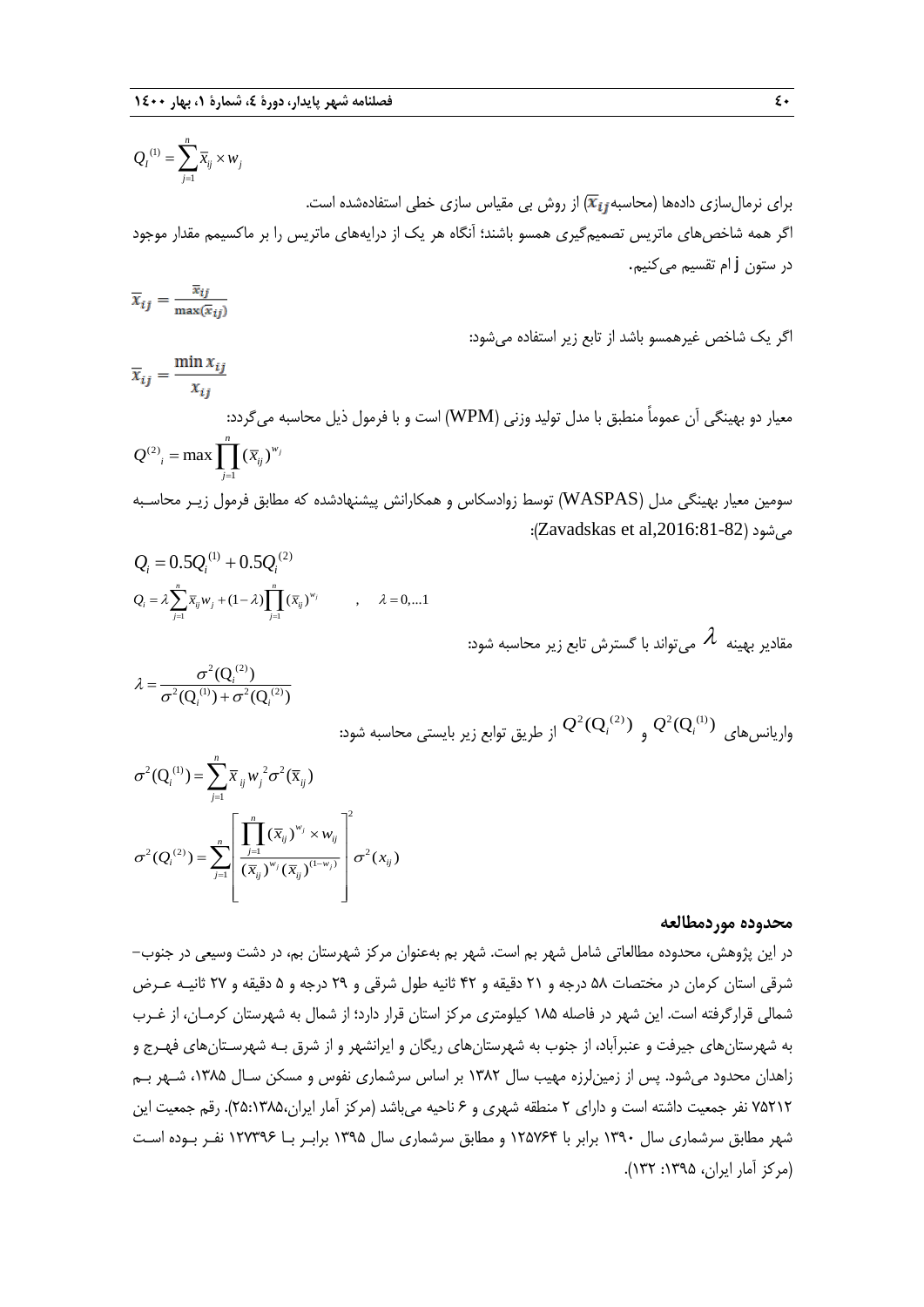

**شکل شماره .1 موقعیت جغرافیایی محدوده موردمطالعه در کشور و استان**

## **بحث و یافتهها**

درزمینه ارزیابی کیفی مکان گزینی مراکز درمانی شهر بم یافتههای زیر حاصل گردیده است: **گام اول: تشکیل ماتریس وضع موجود و تعیین وزن معیارها** در این مرحله به تشکیل ماتریس اولیه و خام و همچنین محاسبه وزن هر یک از معیارهای ارزیابی مکان گزینـی مراکـز درمانی پرداخته شد. برای این مهم درزمینه تهیه ماتریس خام از مشاهده میدانی، استفاده از نظرات کارشناسان مربوطـه و

اطالعات موجود در طرح تفصیلی و درزمینه وزن دهی به معیارها، از مدل AHP بهرهگیری شده است. همچنین در ایـن مرحله اسامی مراکز درمانی با کدهای 1 تا 8 مشخصشده است.

|                             |                |                      |              |                                                         |                     |                      |                 | - •                  |       |                      |           |                |        | , _ ., |           | $\overline{\phantom{a}}$ |                       |                           |                      |                                  |                                                |
|-----------------------------|----------------|----------------------|--------------|---------------------------------------------------------|---------------------|----------------------|-----------------|----------------------|-------|----------------------|-----------|----------------|--------|--------|-----------|--------------------------|-----------------------|---------------------------|----------------------|----------------------------------|------------------------------------------------|
|                             | ایمنی (۱۹۱۴/۰) |                      |              | أسايش و<br>راحتي<br>$(\cdot/\mathbf{q}\cdot\mathbf{r})$ |                     |                      |                 |                      |       |                      |           | همجواري (١٨/٠) |        |        |           |                          |                       |                           | دسترسی (۰/۳۴۵۷)      |                                  |                                                |
| نزدیکی به ایستگاه آتش نشانی | پیادهروی ایمن  | فاصله از مسیل        | فاصله از گسل | میزان سروصدای ناشی از ترافیک                            | مسافت و زمان دسترسی | ظرفیت (۳۰۰۳).        | وابستگی (۲۷۰۲۷) | باغات و كشاورزى      | اداری | تجارى و بانک         | أموزشى    | فضای سبز       | درمانی | صنعتی  | ورزشى     | مسكونى                   | تعداد دسترسى ها       | مجاز بودن پارکینگ حاشیعای | امكانات پاركينگ      | فاصله تا خیابان ها شریانی درجه ۲ |                                                |
| ٣                           | ٣              | ٣                    | ٣            | $\mathbf{\tau}$                                         | ٢                   | $\mathbf{r}$         | ٣               | ۴                    | ٣     | ۵                    | $\lambda$ | ٣              | ۴      | ۵      | ۴         | ٢                        | ۵                     | ۵                         | ۴                    | ۵                                | $\mathcal{A}$<br>∽                             |
| ٢                           | $\mathbf r$    | $\mathbf{\breve{r}}$ | $\mathbf{r}$ | $\lambda$                                               | ٣                   | $\mathbf{r}$         | ۵               | ۴                    | ٣     | $\mathbf{\breve{r}}$ | ۵         | ۵              | ٣      | ۵      | ۵         | ٣                        | ۵                     | ٢                         | ۵                    | ۵                                | $\sim$<br>$\mathbf{r}$                         |
| $\mathbf r$                 | $\mathbf{r}$   | ٣                    | ٣            | ٢                                                       | ٢                   | $\lambda$            | ٣               | $\mathbf{\breve{r}}$ | ۵     | $\mathbf{\breve{r}}$ | ٣         | $\lambda$      | ۴      | ۵      | ۴         | ٣                        | ۵                     | ٣                         | ۵                    | ۵                                | $\boldsymbol{\zeta}$<br>$\mathbf{L}$           |
| ٢                           | ٣              | ٣                    | $\mathbf{r}$ | $\lambda$                                               | ٣                   | $\mathbf{\breve{v}}$ | ۴               | ۴                    | ٣     | $\mathbf{\breve{r}}$ | ٣         | $\lambda$      | ۴      | ٣      | ٢         | ۴                        | ۵                     | ٣                         | ۵                    | ۵                                | $\sim$<br>عو                                   |
| $\mathbf{\breve{r}}$        | ٣              | ٣                    | ٣            | $\lambda$                                               | ٣                   | ٢                    | ۵               | ٢                    | ٣     | ٣                    | ۴         | ٢              | ۵      | ۵      | ۵         | ٣                        | ۵                     | ۴                         | ۵                    | ۵                                | $\sim$<br>$\mathrel{\mathsf{\scriptstyle{G}}}$ |
| $\mathbf{r}$                | $\mathbf r$    | ٣                    | ٣            | ٣                                                       | ٢                   | ٣                    | ٣               | ۴                    | ٣     | ۵                    | ۵         | $\lambda$      | ۵      | ۵      | ۵         | ٣                        | ۵                     | $\mathbf{\mathsf{y}}$     | $\mathbf{\tilde{r}}$ | ۴                                | $\sim$<br>$\pmb{\alpha}$                       |
| $\lambda$                   | $\lambda$      | ٣                    | ٢            | ٣                                                       | ٣                   | ٣                    | $\lambda$       | ٣                    | ٣     | $\mathbf{\breve{r}}$ | ۵         | ۵              | ٢      | ۵      | $\lambda$ | ٣                        | $\mathbf{\mathsf{y}}$ | ٣                         | $\mathfrak{f}$       | ٢                                | کد ۷                                           |

**جدول شماره .2 ماتریس وضع موجود و تعیین وزن معیارها با استفاده از روش AHP**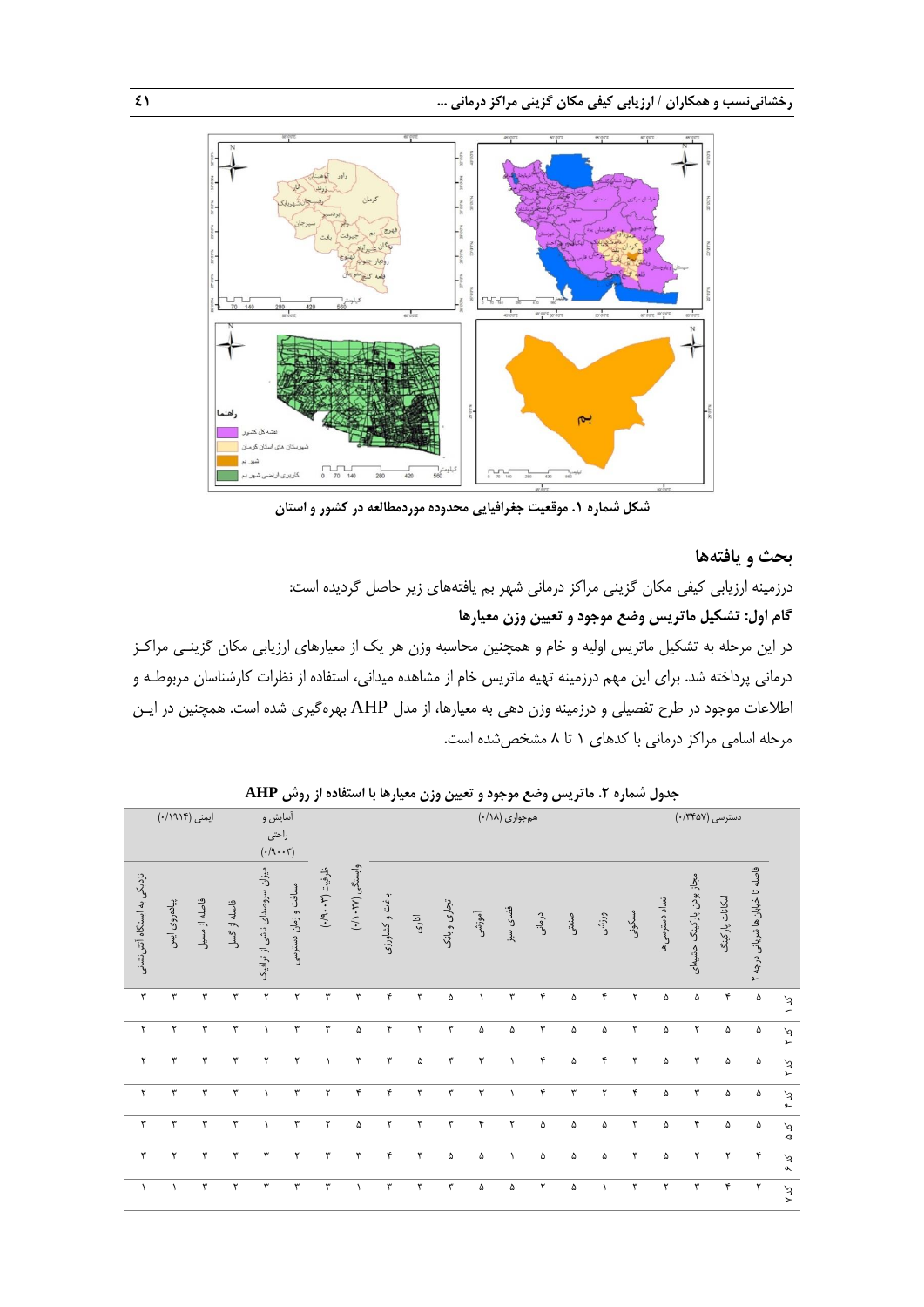|  |  |  |                           | فصلنامه شهر پایدار، دورهٔ ٤، شمارهٔ ۱، بهار ۱٤٠٠                                                                                                                                                                                                                         |  |  |  |          |                           |          |          |               |
|--|--|--|---------------------------|--------------------------------------------------------------------------------------------------------------------------------------------------------------------------------------------------------------------------------------------------------------------------|--|--|--|----------|---------------------------|----------|----------|---------------|
|  |  |  | $\mathbf{r}$ $\mathbf{r}$ | ITTTTTFT &                                                                                                                                                                                                                                                               |  |  |  | $\Delta$ | $\mathbf{r}$ $\mathbf{r}$ | $\Delta$ | $\Delta$ | $\mathcal{L}$ |
|  |  |  |                           | $3.5035$<br>$3.5035$<br>$3.5035$<br>$3.5035$<br>$3.5035$<br>$3.5035$<br>$3.5035$<br>$3.5035$<br>$3.5035$<br>$3.5035$<br>$3.5035$<br>$3.5035$<br>$3.5035$<br>$3.5035$<br>$3.5035$<br>$3.5035$<br>$3.5035$<br>$3.5035$<br>$3.5035$<br>$3.5035$<br>$3.5035$<br>$3.5035$<br> |  |  |  |          |                           |          |          |               |

## **گام دوم: محاسبه ماتریس نرمال یا استاندارسازی دادهها**

در این مرحله جهت استاندارسازی دادهها از روش بی مقیاس سازی خطی استفاده گردیده است.

|                             | ايمنى               |                          |                | أسايش                        | و راحتي                  |                          |                                   |                          |                                 |                                 |                                  | همجوارى                        |                                 |                                |                                  |                                  |                                  |                                 | دسترسى                           |                                   |                          |
|-----------------------------|---------------------|--------------------------|----------------|------------------------------|--------------------------|--------------------------|-----------------------------------|--------------------------|---------------------------------|---------------------------------|----------------------------------|--------------------------------|---------------------------------|--------------------------------|----------------------------------|----------------------------------|----------------------------------|---------------------------------|----------------------------------|-----------------------------------|--------------------------|
| نزدیکی به ایستگاه آتش نشانی | پیادهروی ایمن       | فاصله از مسيل            | فاصله از گسل   | میزان سروصدای ناشی از ترافیک | مسافت و زمان دسترسی      | ظرفيت                    | وابستگى                           | باغات و كشاورزى          | اداری                           | تجارى و بانک                    | أموزشى                           | فضای سبز                       | درمانی                          | صنغتى                          | ورزشى                            | مسكونى                           | تعداد دسترسىها                   | مجاز بودن پارکینگ حاشیهای       | امکانات پارکینگ                  | فاصله تا خیابان ها شریانی درجه ۲  |                          |
|                             |                     |                          |                | $\frac{1}{2}$                | $\dot{\mathcal{S}}$      | $\overline{\phantom{a}}$ | $\dot{\widetilde{\mathscr{C}}}$   | $\overline{\phantom{a}}$ | $\dot{\widetilde{\mathscr{C}}}$ | $\overline{\phantom{a}}$        | $\dot{\zeta}$                    | $\dot{\widetilde{\mathbf{z}}}$ | $\stackrel{\textstyle<}{\cdot}$ | $\overline{a}$                 | $\stackrel{\textstyle <}{\cdot}$ | $\widetilde{\mathcal{C}}$ .      | $\overline{\phantom{a}}$         | $\overline{a}$                  | $\stackrel{\textstyle<}{\cdot}$  | $\overline{\phantom{a}}$          | $\tilde{\mathcal{K}}$    |
| $\frac{1}{25}$ .            | $\dot{\mathcal{S}}$ | $\overline{a}$           |                | $\star \lambda$ .            | $\overline{a}$           |                          | $\overline{a}$                    | ÷                        | $\dot{\widetilde{\mathcal{C}}}$ | $\dot{\widetilde{\mathcal{C}}}$ | $\overline{a}$                   | $\overline{a}$                 | $\dot{\widetilde{\mathbf{v}}}$  | $\overline{a}$                 | $\overline{a}$                   | $\stackrel{\textstyle <}{\cdot}$ | $\overline{a}$                   | $\check{\mathbf{r}}$            | $\overline{a}$                   |                                   | $\frac{1}{\lambda}$      |
| -198                        | $\overline{a}$      |                          |                | $\dot{\mathcal{S}}$          | -198                     | ik/.                     | $\dot{\widetilde{\sigma}}$        | ۰/۷۵                     | $\overline{a}$                  | $\dot{\widetilde{\mathbf{z}}}$  | $\dot{\widetilde{\mathcal{C}}}$  | $\dot{\preceq}$                | $\stackrel{\textstyle<}{\cdot}$ | $\overline{a}$                 | $\breve{\div}$                   | $\stackrel{\textstyle <}{\cdot}$ | $\overline{a}$                   | $\dot{\widetilde{\mathcal{C}}}$ | $\overline{a}$                   | $\overline{\phantom{a}}$          | $\frac{\kappa}{\lambda}$ |
| $\frac{1}{25}$ .            | $\overline{a}$      |                          |                | $\star \lambda$ .            | $\overline{\phantom{a}}$ | -198                     | $\stackrel{\textstyle _<}{\cdot}$ | $\overline{\phantom{a}}$ | $\dot{\widetilde{\mathbf{z}}}$  | $\dot{\tilde{\mathbf{z}}}$      | $\dot{\widetilde{\mathcal{C}}}$  | $\dot{\preceq}$                | $\stackrel{\textstyle<}{\cdot}$ | $\dot{\widetilde{\mathbf{v}}}$ | $\check{\star}$                  | $\overline{a}$                   | $\overline{a}$                   | $\dot{\widetilde{\mathcal{C}}}$ | $\overline{a}$                   | $\overline{a}$                    | کر ع                     |
|                             |                     |                          |                | $\lambda\lambda/$ .          | $\overline{a}$           | $\dot{\mathcal{S}}$      | $\overline{a}$                    | $\dot{\mathbb{S}}$       | $\dot{\widetilde{\mathbf{v}}}$  | $\dot{\tilde{\mathbf{z}}}$      | $\stackrel{\textstyle <}{\cdot}$ | $\vec{\star}$                  | $\overline{\phantom{a}}$        |                                | $\overline{a}$                   | $\stackrel{\textstyle <}{\cdot}$ | $\overline{a}$                   | $\stackrel{\textstyle<}{\cdot}$ | r,                               | $\overline{a}$                    | کد ۵                     |
| $\overline{a}$              | $\dot{\mathbf{z}}$  | $\overline{a}$           | $\overline{a}$ | $\overline{a}$               | $\dot{\mathcal{S}}$      | $\overline{a}$           | $\dot{\widetilde{\mathcal{C}}}$   | $\overline{a}$           | $\dot{\widetilde{\mathscr{C}}}$ | $\overline{a}$                  | $\overline{a}$                   | $\dot{\mathcal{L}}$            | $\overline{a}$                  | $\overline{a}$                 |                                  | $\stackrel{\textstyle<}{\cdot}$  | $\overline{a}$                   | $\check{\star}$                 | $\check{\star}$                  | $\stackrel{\textstyle _<}{\cdot}$ | کد ع                     |
| $\star_{\mathcal{A}}$ .     | $\ddot{x}$          | $\overline{a}$           | ۱۶٧.           | $\overline{a}$               | $\overline{a}$           | $\overline{a}$           | $\dot{\gamma}$                    | ۰Ņ.                      | $\dot{\tilde{\mathbf{z}}}$      | $\dot{\tilde{\epsilon}}$        | $\overline{a}$                   | $\overline{a}$                 | $\stackrel{\circ}{\sim}$        | $\overline{a}$                 | $\zeta$                          | $\stackrel{\textstyle <}{\cdot}$ | $\star$                          | $\dot{\tilde{\mathbf{z}}}$      | $\stackrel{\textstyle <}{\cdot}$ | $\star$                           | Σ λ                      |
| $\dot{\mathcal{S}}$         | $\dot{\mathcal{S}}$ | $\overline{\phantom{a}}$ | ۸ś/.           | $\dot{\mathcal{S}}$          | $\overline{a}$           |                          | $\dot{\preceq}$                   | $\tilde{\mathcal{C}}$    | $\ddot{\tilde{\mathbf{z}}}$     | $\stackrel{\circ}{\cdot}$       | $\stackrel{\circ}{\sim}$         | $\preceq$                      | $\tilde{\mathbf{r}}$            | $\overline{a}$                 |                                  | $\stackrel{\textstyle <}{\cdot}$ | $\stackrel{\textstyle <}{\cdot}$ | $\overline{\phantom{a}}$        | $\stackrel{\circ}{\sim}$         | $\overline{\phantom{a}}$          | メメ                       |

**جدول شماره .3 ماتریس نرمالیز شده**

**گام سوم: محاسبه واریانس مقادیر نرمالیز شده اولیه**

در گام سوم بعد از نرمال کردن دادههای پژوهش به محاسبه واریانس هرکدام از شاخصها پرداخته شد.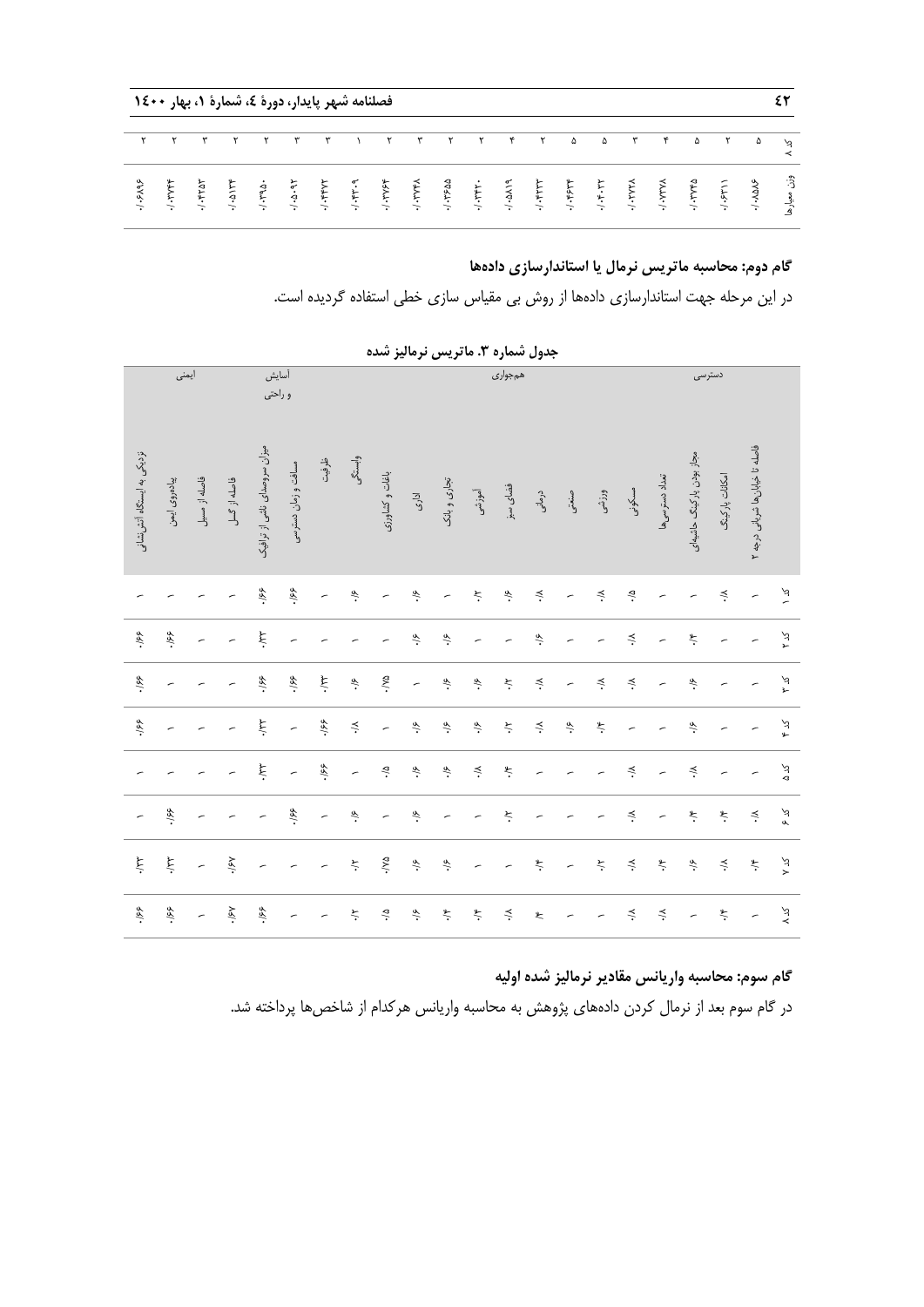|                             | ايمنى                    |                                 |                          | أسايش و<br>راحتى                    |                                 |                                 |                               |                                   |                          |                             |                                   | همجوارى                     |                                   |                                   |                                 |                 |                                 | دسترسى                      |                             |                                  |               |
|-----------------------------|--------------------------|---------------------------------|--------------------------|-------------------------------------|---------------------------------|---------------------------------|-------------------------------|-----------------------------------|--------------------------|-----------------------------|-----------------------------------|-----------------------------|-----------------------------------|-----------------------------------|---------------------------------|-----------------|---------------------------------|-----------------------------|-----------------------------|----------------------------------|---------------|
| نزدیکی به ایستگاه آتش نشانی | پیادہروی ایمن            | فاصله از مسيل                   | فاصله از گسل             | میزان سروصدای ناشی از ترافیک        | مسافت و زمان دسترسی             | ظرفيت                           | وابستگى                       | باغات و كشاورزى                   | اداری                    | تجارى و بانک                | أموزشى                            | فضای سبز                    | درمانی                            | صنعتی                             | ورزشى                           | مسكونى          | تعداد دسترسى ها                 | مجاز بودن پارکینگ حاشیهای   | امکانات پارکینگ             | فاصله تا خیابان ها شریانی درجه ۲ |               |
| $\cdot/\cdot\cdot\tau$ ۵    | $\cdot/\cdot\cdot\gamma$ | $\sqrt{1 + Y\Delta}$            | $\sqrt{1-\gamma}$        | $\cdot$ / $\cdot$ \)                | (11)                            | $\sqrt{1 + Y\Delta}$            | $\cdot/\cdots$ 9              | $\sqrt{1 + Y\Delta}$              | $\cdot/\cdots$ 9         | $\sqrt{1.70}$               | $\cdot$ , $\cdot$ , $\cdot$       | $\cdot/\cdots$ 9.           | $\cdot$ / $\cdot \cdot \cdot$     | $-\sqrt{1-\gamma}$                | $\cdot$                         | $\cdots$ ۶۳     | $\cdot/\cdot\cdot\gamma$        | $\sqrt{1 + Y\Delta}$        | $\cdot$                     | $\sqrt{1 + Y\Delta}$             | $\zeta$       |
| $\cdot$                     | (1, 1)                   | $\sqrt{1} \cdot \cdot \sqrt{2}$ | $\sqrt{1.70}$            | $\cdot/\cdots\gamma$                | $\sqrt{1} \cdot \cdot \sqrt{2}$ | $\sqrt{1} \cdot \cdot \sqrt{2}$ | $Y \cdot \cdot \cdot Y$       | $\cdot/\cdot\cdot\gamma$          | $\cdot/\cdots$ ٩         | $\cdot/\cdots$ 9            | $\cdot/\cdot\cdot\gamma$ ۵        | $\cdot/\cdot\cdot\gamma$    | $\cdot/\cdots$ ٩                  | $-1.70$                           | 2.1.1                           | 141.41.         | $\sqrt{1.70}$                   | $\cdot$ ,                   | $Y \cdot \cdot \cdot Y$     | $\sqrt{1} \cdot \cdot \sqrt{2}$  | ダイ            |
| (1,1)                       | $\sqrt{1.70}$            | $\sqrt{1} \cdot \cdot \sqrt{2}$ | $\sqrt{1.70}$            | 11.111                              | $(11 - 1)$                      | $\lambda$                       | .44                           | $1 + 1 + 1$                       | $\cdot/\cdot\cdot\tau$ ۵ | $\cdot/\cdots$ 9.           | $\cdot$ , $\cdot$ , $\cdot$       | $\cdot$ , $\cdot$ , $\cdot$ | $\cdot$                           | $\cdot/\cdot\cdot\gamma_{\Delta}$ | $\cdot$                         | .141161         | $\sqrt{1 + Y\Delta}$            | $\cdot/\cdots$ 9            | $\sqrt{1 + Y\Delta}$        | 21.11                            | とよ            |
| 11.11                       | $\sqrt{1.70}$            | $01 - 10$                       | $\sqrt{1.70}$            | $\cdot$ / $\cdot$ $\cdot$ . $\cdot$ | 21.11                           | (1,1)                           | $\cdot$ / $\cdot$ $\cdot$     | $Y \cdot \cdot \cdot \cdot \cdot$ | $\cdot/\cdots$ 9         | $\cdot/\cdots$ 9            | $\cdot/\cdots$ 9.                 | $\cdot$ / $\cdot$ .         | $\cdot$ / $\cdot\cdot\cdot$       | $\cdot/\cdots$ 9                  | $\cdot$ ,                       | $\sqrt{1.70}$   | $\sqrt{1.70}$                   | $\cdot/\cdots$ 9            | $Y - Y_0$                   | 21.11                            | کر ع          |
| 4.1.70                      | $\sqrt{1.70}$            | $\sqrt{1} \cdot \cdot \sqrt{2}$ | $01 - 1$                 | $\lambda$                           | $01 - 170$                      | $1 - 111$                       | $01 - 170$                    | $\cdot$ , $\cdot \cdot \cdot$     | $\cdot/\cdots$ 9         | .19                         | $\cdot$                           | $\cdot$ ,                   | $\sqrt{1} \cdot \cdot \sqrt{2}$   | $Y \cdot \cdot \cdot Y$           | $\sqrt{1} \cdot \cdot \sqrt{2}$ | $1 + 1 + 1$     | $\sqrt{1} \cdot \cdot \sqrt{2}$ | $\cdot$ / $\cdot\cdot\cdot$ | $\sqrt{1.70}$               | $\sqrt{1} \cdot \cdot \sqrt{2}$  | $\frac{2}{3}$ |
| $\cdot/\cdot\cdot\tau$ ۵    | $\cdot$ / $\cdot$        | 24.1.1                          | $\cdot/\cdot\cdot\gamma$ | $\cdot/\cdot\cdot\gamma$            | $\cdot$                         | $\sqrt{1} \cdot \cdot \sqrt{2}$ | $\cdot/\cdots$ 9.             | $\sqrt{1 + Y\Delta}$              | $\cdot/\cdots$ 9.        | 21.11                       | $\sqrt{1 + Y\Delta}$              | $\cdot$ , $\cdot$ , $\cdot$ | $\sqrt{1 + Y\Delta}$              | $\cdot/\cdot\cdot\gamma_{\Delta}$ | 2.1.1                           | $1 + 1 + 1 + 1$ | $\sqrt{1 + Y\Delta}$            | $\cdot$ ,                   | $\cdot$ , $\cdot$ , $\cdot$ | $\cdot$                          | とく            |
| $\cdot/\cdots\gamma$        | $\cdot/\cdots\tau$       | 21.11                           | (1, 1)                   | $\sqrt{1.70}$                       | $\sqrt{1.70}$                   | $01 - 170$                      | $\cdot$ , $\cdot$ , $\cdot$ , | $1 + 1 + 1$                       | $\cdot/\cdots$ 9         | $. \cdot \cdot \cdot \cdot$ | $\sqrt{1.70}$                     | $\sqrt{1.70}$               | $\cdot$ ,                         | $\cdot/\cdot\cdot\gamma$          | $\cdot/\cdots$                  | $-1.191$        | $\cdot/\cdots$                  | $\cdot/\cdots$ 9            | $\cdot$                     | $\cdot$ ,                        | $\frac{1}{2}$ |
| $\ddot{\cdot}$              | $\frac{1}{2}$            | 21.74                           | $\ddot{\cdot}$           | $\ddot{\cdot}$                      | .70                             | .70                             | $\ddot{\cdot}$                | $\ddot{\phantom{0}}$              | $\ddot{\cdot}$           | $\ddot{\cdot}$              | $\ddot{\cdot} \cdot \ddot{\cdot}$ | $\cdot \cdot \cdot$         | $\ddot{\cdot} \cdot \ddot{\cdot}$ | 21.72                             | .70                             | $\vdots$        | $\cdot \cdot \cdot$             | 21.74                       | $\ddot{\cdot}$              | .70                              | $\geq$        |

**جدول شماره .4 واریانس مقادیر نرمالیز شده معیارها**

نتایج حاصل از جدول شماره ۳ نشان داد که میزان واریانس شاخصهای مربوط به کلینیک بقیهالله (کـد ۲)، بـهجز در دو شاخص مجاز بودن پارکینگ حاشیهای و سروصدای ناشی از ترافیک عبوری دارای بیشترین مقدار عددی است کـه ایـن نشاندهنده آن است که کلینیک بقیهالله در همه شاخص ها بهجز دو شاخص بیان شده دارای وضعیت مطلوبی است. درمانگاه امام حسین (کد ۵) و کلینیک امام رضا (کد ۱) به ترتیب بعد از کلینیک بقیهالله دارای بیشترین میـزان واریـانس در شاخصهای موردنظر ازنظر مکان گزینی کیفی هستند. در این مراکز واریانس شـاخصهای مختلـف مـوردپژوهش در بحث مکان گزینی کیفی و تعیین اولویت دارای وضعیت مناسبی است و مقدار عددی بالایی را به خـود گرفتـه اسـت. بـر اساس 6 معیار اصلی موردتوجه در این پژوهش و با توجه به نتایج بهدستآمده از جدول شماره 3 میتوان بیـان کـرد کـه کلینیک امام رضا (کد ۱)، فقط در معیار همجـواری (شـاخصهای مسـکونی، فضـای سـبز، آموزشـی، اداری) و در معیـار وابستگی نسبت به مابقی معیارها و شاخصهای موردبررسی در مورد این مرکز دارای کمترین میزان واریـانس بـوده کـه این را میتوان نشانه نامناسب بودن وضعیت مکان گزینی این مرکز در مورد دو معیـار ذکرشـده دانسـت. درمانگـاه امـام حسین (کد ۵) نیز در ۲ معیار همجواری (شاخصهای فضای سبز، تجـاری و بانـک، اداری و باغـات) و معیـار آسـایش و راحتی (شاخص میزان سروصدای ناشی از ترافیک عبوری) دارای کمترین میزان واریانس و یا بـه عبـارتی دارای بـدترین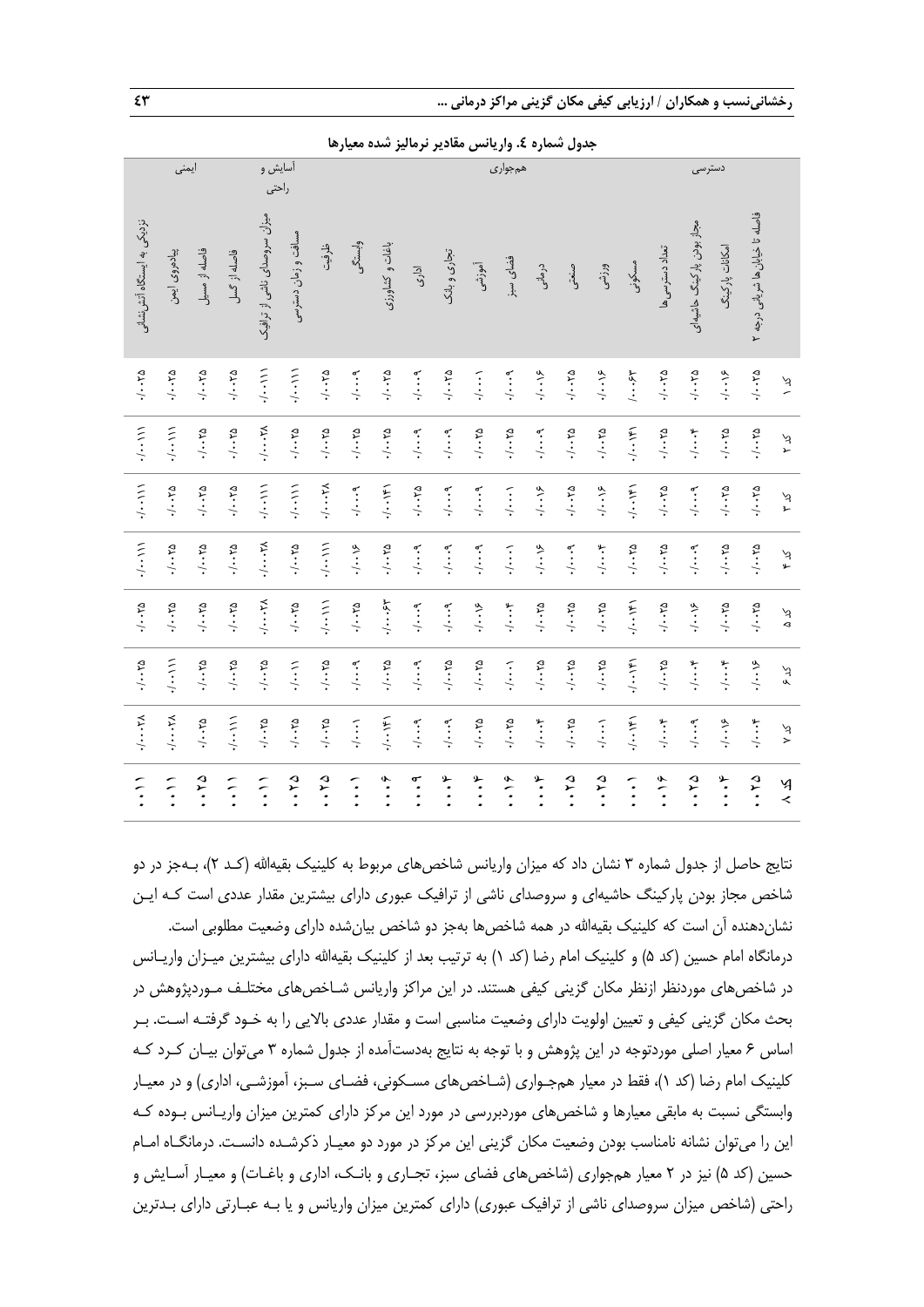وضعیت بهینگی از میان شاخص های موردبررسی است. در همین ارتباط کلینیک سالک (کد ۶)، مرکز سلامت و بهداشت دهان و درمان )کد 3( و درمانگاه امام خمینی )کد 4(، در مرتبه بعدی و وضعیت نیمه بهینه قرارگرفتهاند که علت آن نیـز پایین بودن مقدار واریانس برخی از شاخصها برای این مراکز میباشد. بهعنوانمثال در ارتبا با کلینیـک سـالک، عـدم وجود پارکینگ، عدم امکان پارک حاشیهای و دوری از فضای سبز باعث نیمه مطلوب تلقی شدن این مرکز شده است. در خصوص مرکز سالمت و بهداشت دهان و دندان دوری از فضای سبز و عدم رعایت معیار ظرفیت برای این مرکـز باعـ نیمه مطلوب شدن این مرکز شده است. از میان تمامی مراکز درمانی موردبررسـی در ایـن پـژوهش درمانگـاه فخرآبـاد و درمانگاه امامزاده زید دارای کمترین مقدار واریانس ازنظر شاخصهای کیفی مکان گزینی بودهاند. ایـن مراکـز بـه علـت همجواری نامناسب بـا فضـای مـذهبی (مسـجد محلـه)، زمـین ورزشـی و دوری از مراکـز درمـانی دیگـر، تعـداد کمتـر دسترسیهای منتهی به مرکز، فاصله از خیابان شریانی درجه 2 و نزدیکتر بودن بـه گسـل شـهر بـم و فاصـله زیـاد بـا ایستگاه آتشنشـانی و همچنـین قرارگیـری برخـی تأسیسـات شـهری در نزدیکـی آنهـا در وضـعیت بسـیار نامناسـبی قرارگرفتهاند.

 $\sigma^2(\mathrm{Q}_i^{(2)})$  و $\sigma^2(\mathrm{Q}_i^{(1)})$  و  $\sigma^2(\mathrm{Q}_i^{(2)})$  و

|                       | $\sigma^2(Q_i^{(2)})$ $\sigma^2(Q_i^{(1)})$ | جدول شماره ٥. مقادير واريانس هاي    |
|-----------------------|---------------------------------------------|-------------------------------------|
| $\sigma^2(Q_i^{(2)})$ | $\sigma^2(Q_i^{(1)})$                       | شاخص                                |
|                       |                                             |                                     |
|                       |                                             | گزينه                               |
| $.$ / $.$ ۴۳          | . / q                                       | كلينيك امام رضا (ع) (كد ١)          |
| $.$ / $.$ ۴۵          | $\cdot/\cdots$                              | كلينيك بقيهالله (كد ٢)              |
| $. / . r \lambda$     | $. / \wedge$                                | درمانگاه بهداشت دهان و درمان (کد ۳) |
| . / .7                | $. / \wedge$                                | درمانگاه امام خمینی (ره) (کد ۴)     |
| $.$ / $.$ ۴۴          | $\cdot/\cdots$                              | درمانگاه تخصصی امام حسین (ع) (کد ۵) |
| $.$ / $.$ ۴۳          | $\cdot/\cdot\cdot\cdot\lambda$              | کلینیک سالک (کد ۶)                  |
| $\cdot/\cdot$ ۳۱      | $\cdot/\cdot\cdot\cdot\Delta$               | درمانگاه عمومی فخرآباد (کد ۷)       |
| $.$ / $.$ ۳۴          | $\cdot/\cdots$ Y                            | درمانگاه امامزاده زید (کد ۸)        |

**گام پنجم: محاسبه مقدار**  *Qi* **و رتبهبندی نهایی گزینهها** درنهایت در مرحله پنجم بعد از محاسبه مقدار <sup>،Q</sup> به رتبهبندی نهایی مراکز درمانی شهر بم و اولویتبندی و تعیین میزان مطلوبیت هریک از واحدها پرداخته شد (جدول شماره ۶).

|            |                         | جدول شماره ٦. رتبهبندي نهايي گزينهها |
|------------|-------------------------|--------------------------------------|
| رتبه گزینه | $Q_i$                   | شاخص                                 |
|            |                         | گزينه                                |
| ٣          | ۲/۶۱                    | کلینیک امام رضا (ع) (کد ۱)           |
|            | ۲/۶۵                    | كلينيك بقيهالله (كد ٢)               |
| ۵          | $\mathbf{Y}/\mathbf{Y}$ | درمانگاه بهداشت دهان و درمان (کد ٣)  |
| ۶          | $Y/\mathfrak{f} Y$      | درمانگاه امام خمینی (ره) (کد ۴)      |
| ۲          | ۲/۶۲                    | درمانگاه تخصصی امام حسین (ع) (کد ۵)  |
| ۴          | ۲/۵                     | کلینیک سالک (کد ۶)                   |
| ٨          | ۲/۱۵                    | درمانگاه عمومی فخرآباد (کد ۷)        |
| ٧          | $\tau/\tau$             | درمانگاه امامزاده زید (کد ۸)         |

**جدول شماره .6 رتبهبندی نهایی گزینهها**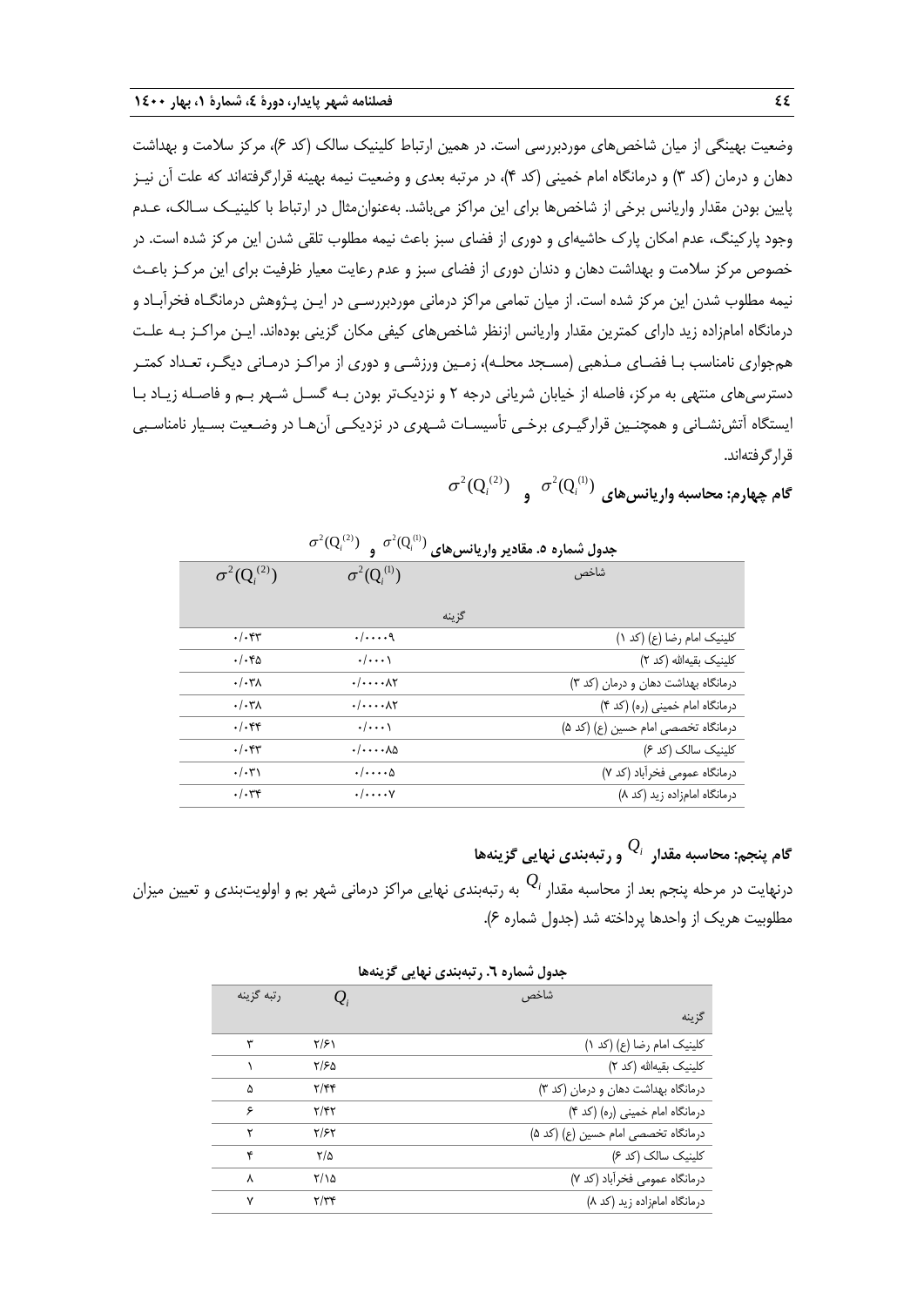نتایج نهایی حاصل از رتبهبندی و ارزیابی کیفی مکان گزینی مراکز درمانی شهر بم در قالب شش معیار اصلی دسترسـی، همجواری، وابستگی، ظرفیت، آسایش، راحتی، ایمنی و 21 شاخص موردبررسی نشان داد که میزان مطلوبیت هـر یـک از واحدها متفاوت است. بهطوری که کلینیک بقیهالله، درمانگاه تخصصی امام حسین (ع) و کلینیک تخصصی امـام رضـا (ع) که بر اساس میزان مطلوبیت و بهینگی رتبه اول تا سوم را به دست آوردهاند، دارای بهتـرین شـرایط مطلوبیـت، کلینیـک سالک، درمانگاه سالمت و بهداشت دهان و دندان و درمانگاه امام خمینـی )ره( دارای وضـعیت نیمـه مطلـوب، درمانگـاه زیدیه و درمانگاه فخرآباد نیز دارای شرایط نامطلوبی بودهاند.

## **نتیجهگیری**

یکی از کاربریها و خدمات مهم در سطح شهرها، کاربری درمانی است که سطوح قابلتوجهی از فضای شهری را به خود اختصاص داده و همچنین تمامی شهروندان با آن سروکار دارند. این کاربریهای بهواسطه عملکرد خود نسـبت بـه سـایر خدمات شهری از اهمیت قابلتوجهی برخوردارند. بنابراین با توجه به اهمیت این کاربری باید در مکان گزینـی آن توجـه ویژهای صورت گیرد و مسائلی ازجمله ساماندهی مکانی-فضایی و ایجاد تناسب و هماهنگی و ارتبا صحیح و منطقی بـا سایر کاربریها، توجه به رعایت مسائل ایمنی و اهمیت دسترسی به این کاربری مدنظر قرار گیرد. نظر به اهمیت موضوع در پژوهش حاضر سعی گردید با توجه به شش مؤلفه دسترسی، همجواری، وابستگی، ظرفیت، آسایش و راحتـی و ایمنـی به بررسی وضع موجود مکان گزینی کیفی واحدهای درمانگاهی بااهمیتتر، در شهر بم پرداخته شود. برای ایـن منظـور و در جهت اولویتبندی مراکز درمانی و تعیین میزان مطلوبیت هریک از واحدها از یک مدل ترکیبی به نـام مـدل ارزیـابی تولید وزنی تجمعی )WASPAS )که در مسائل پیچیده تصمیمگیری کارایی باالیی داشته و نتایج حاصل از آن از دقـت قابلتوجهی برخوردار است. بر این اساس، نتایج حاصل از مدل WASPAS و مقدار حاصلشده برای شـاخصها نشـان داد که واحدهای درمانی موردمطالعه ازنظر مؤلفههای کیفی مکـان گزینـی دارای تفـاوت هسـتند. بهطوریکـه کلینیـک بقیهالله و درمانگاه تخصصی امام حسین (ع) و کلینیک تخصصی امام رضا (ع) دارای شرایط مطلوب ازنظـر شـاخصهای مدنظر پژوهش، کلینیک سالک، درمانگاه سالمت و بهداشت دهان و دندان و درمانگاه امـام خمینـی )ره( دارای وضـعیت نیمه مطلوب، درمانگاه زیدیه و درمانگاه فخرآباد در وضعیت نامطلوب قرار دارند. همانطور که بیان شد کلینیـک بقیـهالله دارای بهترین رتبه است و ازنظر شاخصهای کیفی مکان گزینی بهجز در دو شاخص مجاز بـودن پارکینـگ حاشـیهای و سروصدای ناشی از ترافیک عبوری، در همه شاخصها وضعیت مطلوبی رادار است. ازنظر مؤلفه دسترسی ایـن مرکـز بـه علت واقعشدن بر خیابان شریانی درجه 2 و وجود پارکینگ اختصاصی و تعداد زیاد دسترسیها دارای وضـعیت مطلـوب و همچنین دارای همجواریهای مطلوب با پارك و فضای سبز و بارات است. قرار گرفتن چند داروخانه و مطب خصوصی و مراکز آزمایشگاهی در نزدیکی این مرکز حاکی از رعایت موازین وابستگی در این مرکز میباشـد. در ارتبـا بـا درمانگـاه امام حسین (ع) و کلینیک امام رضا (ع) که بعد از کلینیک بقیهالله در رتبههای بعدی قرار دارند تا حدودی وضـعیت فـوق صادق است. بهعنوانمثال این مراکز در بسیاری از شاخصها دارای وضعیت مناسب هستند، امـا کلینیـک امـام رضـا )ع( دارای همجواری نامطلوب با واحدهای مسکونی و مراکز آموزشی است که علت آن نیز این است کـه ایـن مرکـز اشـراف زیادی بر واحدهای مسکونی واقع در ضلع جنوبی خود دارد که ناشی از وجود بازشوهایی با ابعاد بزرگ و وجـود راهپلـه در ضلع جنوبی ساختمان میباشد و با توجه بااینکه حجم مراجعات به این مرکز زیاد است، بنابراین افراد زیادی نظارهگر ایـن واحدهای مسکونی خواهند بود. این مسئله باعث نارضایتی ساکنان واحدهای مسکونی مجاور ایـن مرکـز شـده اسـت. در همین ارتباط کلینیک سالک، مرکز سلامت و بهداشت دهان و درمان و درمانگاه امام خمینی دارای شرایط نیمـه مطلـوب میباشند؛ که علت آن نیز پایین بودن برخی شاخصها برای این مراکـز میباشـند. بـهعنوان $\mathfrak{u}$ ت در ارتبـاط بـا کلینیـک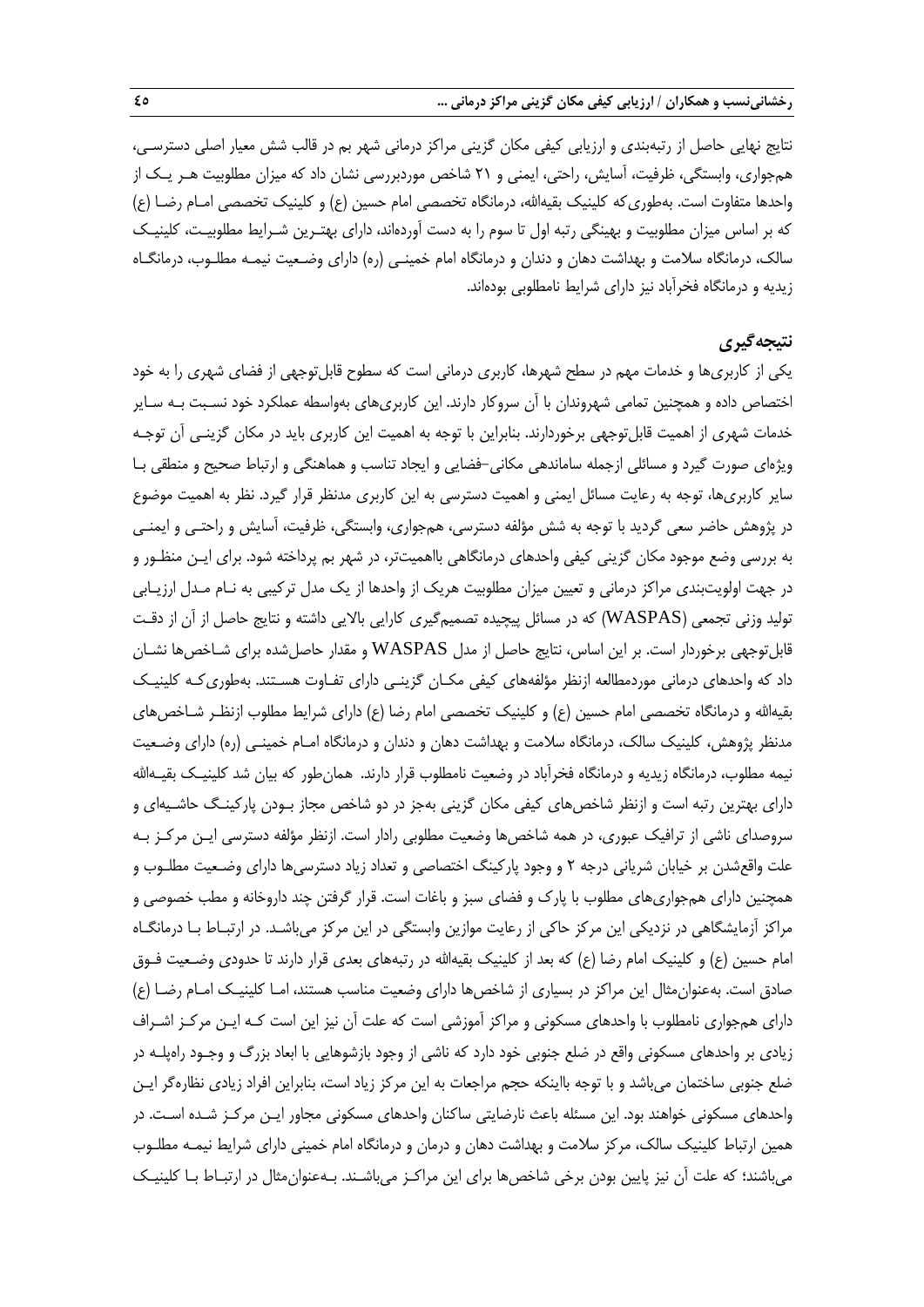سالک، عدم وجود پارکینگ، عدم امکان پارک حاشیهای و دوری از فضای سبز باعث نیمه مطلوب تلقی شدن ایـن مرکـز شده است. در خصوص مرکز سالمت و بهداشت دهان و دندان دوری از فضای سبز و عدم رعایت معیار ظرفیت برای این مرکز باعث نیمه مطلوب شدن این مرکز گردیده است. با توجه به اینکه این مرکز تنها مرکزی است که تمـامی خـدمات دندانپزشکی در آن با نرخ بسیار کم انجام میشود، حجم مراجعات آن از محدوده شهر فراتر رفته و شهرستانهای اطـراف )شامل نرماشیر، ریگان و فهرج( را نیز در برمیگیرد. از میان تمامی مراکز درمانی موردبررسی درمانگاه فخرآباد و درمانگاه امامزاده زید دارای نامناسبترین وضعیت ازنظر شاخصهای کیفی مکان گزینی بودهاند. این مراکـز بـه علـت همجـواری نامناسب با فضای مذهبی (مسجد محله)، زمین ورزشی و دوری از مراکز درمانی دیگر، تعداد کمتر دسترسـی۱های منتهـی به مرکز، فاصله از خیابان شریانی درجه 2 و نزدیکتر بودن به گسل شهر بـم و فاصـله زیـاد بـا ایسـتگاه آتشنشـانی و همچنین قرارگیری برخی تأسیسات شهری در نزدیکی آنها در وضعیت بسیار نامناسبی قرارگرفتهاند. نتایج نهایی حاصـل از رتبهبندی و ارزیابی کیفی مکان گزینی مراکز درمـانی شـهر بـم در قالـب شـش معیـار اصـلی دسترسـی، همجـواری، وابستگی، ظرفیت، آسایش، راحتی، ایمنی و 21 شاخص موردبررسی نشان داد که میـزان مطلوبیـت هـر یـک از واحـدها متفاوت است. بهطوری که کلینیک بقیهالله، درمانگاه تخصصی امام حسین (ع) و کلینیک تخصصی امام رضـا (ع) کـه بـر اساس میزان مطلوبیت و بهینگی رتبه اول تا سوم را به دست آوردهاند، دارای بهترین شرایط مطلوبیت، کلینیـک سـالک، درمانگاه سالمت و بهداشت دهان و دندان و درمانگاه امام خمینی )ره( دارای وضعیت نیمـه مطلـوب، درمانگـاه زیدیـه و درمانگاه فخرآباد نیز دارای شرایط نامطلوبی بودهاند. در راستای نتایج پژوهش، پیشنهادهای ذیل ارائه میشود:

- بهبود وضعیت مکان گزینی کیفی کلینیک امام رضا در مؤلفه همجواری با برطـرف کـردن اشـراف سـاختمان ایـن کلینیک بر واحدهای مسکونی واقع در ضلع جنوبی آن؛
- بهبود و ارتقاء معیار ظرفیت در درمانگاه بهداشت دهان و دندان با توجه به حجم باالی مراجعات به این درمانگـاه از طریق اختصاص دادن قسمتی از خیابان عریض مقابل این مرکز به پارك حاشیهای و بهبود کارایی آن؛
- ارتقاء و بهبود کیفیت درمانگاه سالک و امـام خمینـی در معیارهـای همجـواری، دسترسـی و آسـایش و راحتـی بـا اختصاص دادن پارکینگ، پارك حاشیهای و ایجاد فضای سبز برای هرکدام از این مراکز؛
- ◆ بهبود معیار دسترسی و همجواری و همچنین از بین بردن تعارض کاربری وضع موجـود در دو درمانگــاه فخرآبـاد و امامزاده زید از طریق جابهجایی و انتقال آنها به نزدیکی خیابان شریانی درجهدو کارگر؛

## **تقدیر و تشکر**

بنا به اظهار نویسنده مسئول، این مقاله حامی مالی نداشته است.

### **منابع**

- ۲) ابراهیمزاده، عیسی و زارعی، شکرالله (۱۳۹۱) تحلیلی بر مکان یابی بهینه مراکز بهداشتی-درمانی با استفاده از سیستم اطلاعات جغرافیایی (نمونه موردی: شهر فیروزآباد)، فصلنامه جغرافیا انجمن جغرافیای ایران، سال ۱۰۲، شماره ۳۵، صص.۱۰۴–۸۳.
	- 3( بحرینی، سید حسین )1391( فرآیند طراحی شهری، چاپ هشتم، تهران: انتشارات دانشگاه تهران.
- 4( پورشیخیان، علیرضا و ابراهیمی، سیده اعظم )1391( تحلیل معیارهای مکانیابی مراکز بهداشتی درمانی شهر انزلـی، فصـلنامه جغرافیا و برنامهریزی شهری چشمانداز زاگرس، سال ۴، شماره ۱۴، صص. ۵۷-۳۹.
	- 5( پورمحمدی، محمدرضا )1393( برنامهریزی کاربری اراضی شهری، تهران: انتشارات سمت.
- 6( جمالی، فیروز؛ صدر موسوی، میرستار؛ اشلقی، مهدی )1393( ارزیابی الگوهای مکانیابی بیمارستانها در شـهر تبریـز، نشـریه جغرافیا و برنامهریزی، سال ۱۸، شماره ۴۷، صص. ۵۳-۲۳.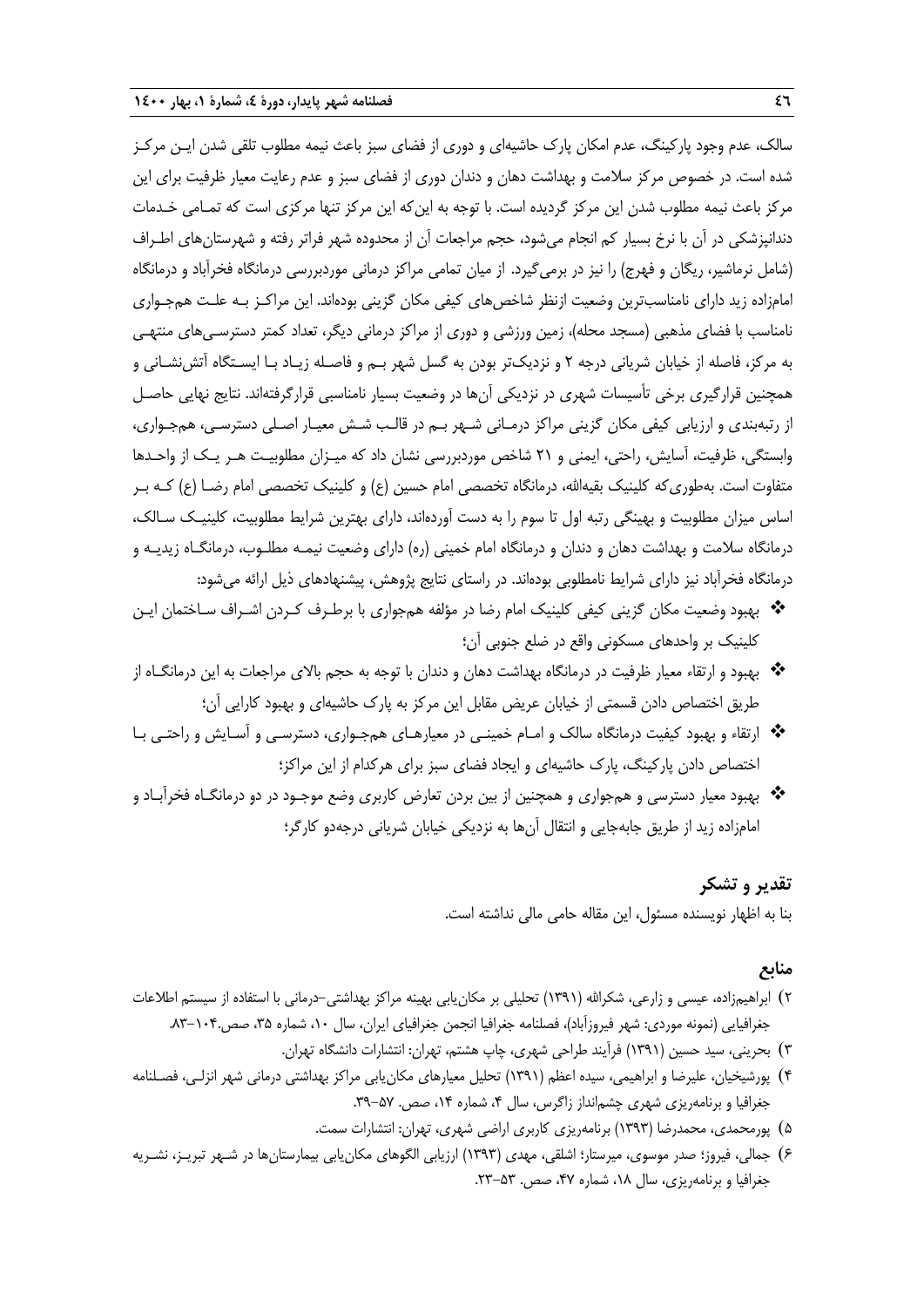**رخشانینسب و همکاران / ارزیابی کیفی مکان گزینی مراکز درمانی ... 47**

- 7( حبیبی، محسن و مسائلی، صدیقه )1378( سرانه کاربریهای شهری، تهران: سازمان ملی زمین و مسکن.
	- 8( رضویان، محمدتقی )1381( برنامهریزی کاربری اراضی شهری، چاپ اول، تهران: انتشارات مشی.
- ۹) زیاری، کرامت اله (۱۳۸۱) برنامهریزی کاربری اراضی (مورد: شهر میناب)، فصلنامه تحقیقـات جغرافیـایی، دوره ۱۷، شـماره ۳، صص. ٧٨-۶۳-۶۳
- 10(زیاری، یوسفعلی و خدادادی، راحله )1392( مکانیابی کاربریهای درمـانی )درمانگـاه( بـا اسـتفاده از روش AHP در محـی GIS (مطالعه موردی شهر سمنان)، فصلنامه آمایش محیط، سال ۶، شماره ۲۰، صص. ۱۹۲–۱۷۷.
- 11(زیاری، یوسفعلی و خطیبزاده، فرشته )1391( تلفیق مدل AHP و تحلیل شبکه در GIS جهت مکان گزینی کاربری درمانی (بیمارستان)؛ مطالعه موردی شهر سمنان، مجله مدیریت شهری، سال ۱۰، شماره ۲۹، صص. ۲۵۸-۲۴۷.
- 12(سرور، رحیم؛ موسوی، میرنجف؛ یزدانی چهاربرج، رسول )1392( تحلیل توزیع فضایی و مکان گزینی خدمات درمانی با استفاده از مدل تصمیم گیری چندمعیاره فازی (مطالعه موردی شهر میاندوآب)، فصلنامه آمایش محیط، سال ۶، شماره ۲۲، صص. ۱۰۰- $\lambda$
- 13(سعیدنیا، احمد )1383( مجموعه کتابهای سبز شهرداریها، جلد دهم، تهران: انتشـارات سـازمان شـهرداریها و دهیاریهـای کشور.
- 14(شریفزادگان، محمدحسین؛ ممدوحی، امیررضا؛ الوی، مریم )1390( نابرابری فضایی در دسترسی به خـدمات درمـان عمـومی برای توسعه سالمت شهری از طریق مدل Median-P در شهر اصفهان، فصلنامه رفاه اجتماعی، سال ،10 شماره ،37 صص. .285-265
- 15(شیعه، اسماعیل و شکیبامنش، امیر )1390( برنامهریزی فضایی راهبردی )رویکردی کارا در نظام برنامـهریزی شـهری(، مجلـه معماری و شهرسازی ایران، سال ۲، شماره ۲، صص. ۵۲-۴۳.
- 16(صحرائیان، زهرا؛ زنگیآبادی، علی؛ خسروی، فرامرز )1392( تحلیل فضایی و مکانیابی مراکز بهداشتی-درمانی و بیمارستان با استفاده از  $\rm{GIS}$  نمونه موردی: شهر جهرم، فصلنامه فضای جغرافیایی، سال ۱۳، شماره ۴۳، صص. ۱۷۰–۱۵۳.
- 17(مرکز آمار ایران )1395( نتایج تفصیلی سرشماری عمومی نفوس و مسکن 1395 شهرستان بم، استانداری کرمان، دفتر آمـار و اطالعات و GIS.
- 18(مرکز مطالعات برنامهریزی شهری. )1380( نگرشی بر الگوهای برنامهریزی شهری در جهان- آمریکا، تهران: دفتر برنامهریزی عمرانی وزارت کشور.
- 19(هوشیار، حسن )1390( مکانیابی کاربریهای درمانی با استفاده از روش AHP( مطالعه موردی: شهر مهاباد(، فصلنامه فضای جغرافیایی، دوره ۱۱، شماره ۳۶، صص. ۱۵۰–۱۳۱.
- 20(یغفوری، حسین؛ کاشفی دوست، دیمن؛ قادرمرزی، جمیل )1393( تحلیلی بـر الگـوی پـراکنش و مکانیـابی مراکـز درمـانی و مکان یابی بهینه درمانگاههای جدید (نمونه موردی: شهر پیرانشهر)، مجله آمایش محیط، سال ۷، شماره ۲۵، صص. ۱۴۸–۱۲۹.
- 21(یغفوری، حسین؛ فتوحی، صمد؛ بهشتیفر، جاسم )1394( تحلیل توزیع فضایی- مکـانی خـدمات بهداشـتی- درمـانی و مکـان گزینی بهینه آن (نمونه موردی: مراکز بیمارستانی شهر جهرم)، مجله جغرافیا و توسعه، سال ۱۳، شماره ۳۸، صص. ۳۰-۱۳.
- 22(رضنفرپور، حسین؛ کمانداری، محسن، عامری، عاطفه )1394( مکان گزینی مراکز درمانی شـهر سـیرجان بـا اسـتفاده از روش Ad-Hock، مجله جغرافیای اجتماعی شهری، سال ۲، شماره ۴، صص. ۱۳۸–۱۱۹.
- 23(معتمدی، حسن )1399( بررسی و مکانیابی دسترسی شهروندان شهر شیروان به کاربری های درمانی، نشریه تحقیقات کاربردی علوم جغرافیایی، دوره ۲۰، شماره ۲۸، صص. ۲۳۹-۲۱۹.
- 24) Bagheri, Nasser. & Benwell, George. L. & Holt, Alec. (2005) Measuring spatial accessibility to primary health care.
- 25) Bahraini, S. H. (2012) Urban Design Process, Eighth Edition, Tehran: University of Tehran Press. [in Persian].
- 26) Center for Urban Planning Studies. (2001) An Attitude Towards Urban Planning Patterns in the World - USA, Tehran: Civil Planning Office of the Ministry of Interior. [in Persian].
- 27) Chapin, F. Stuart. & Kaiser, Edward. J. (1979) Urban Landuse Planning: University of Illinois, Chapter, No.2, pp.4-67.
- 28) Doi, Kenji. & Kii, Masanobu. & Nakanishi, Hitomi. (2008) an integrated evaluation method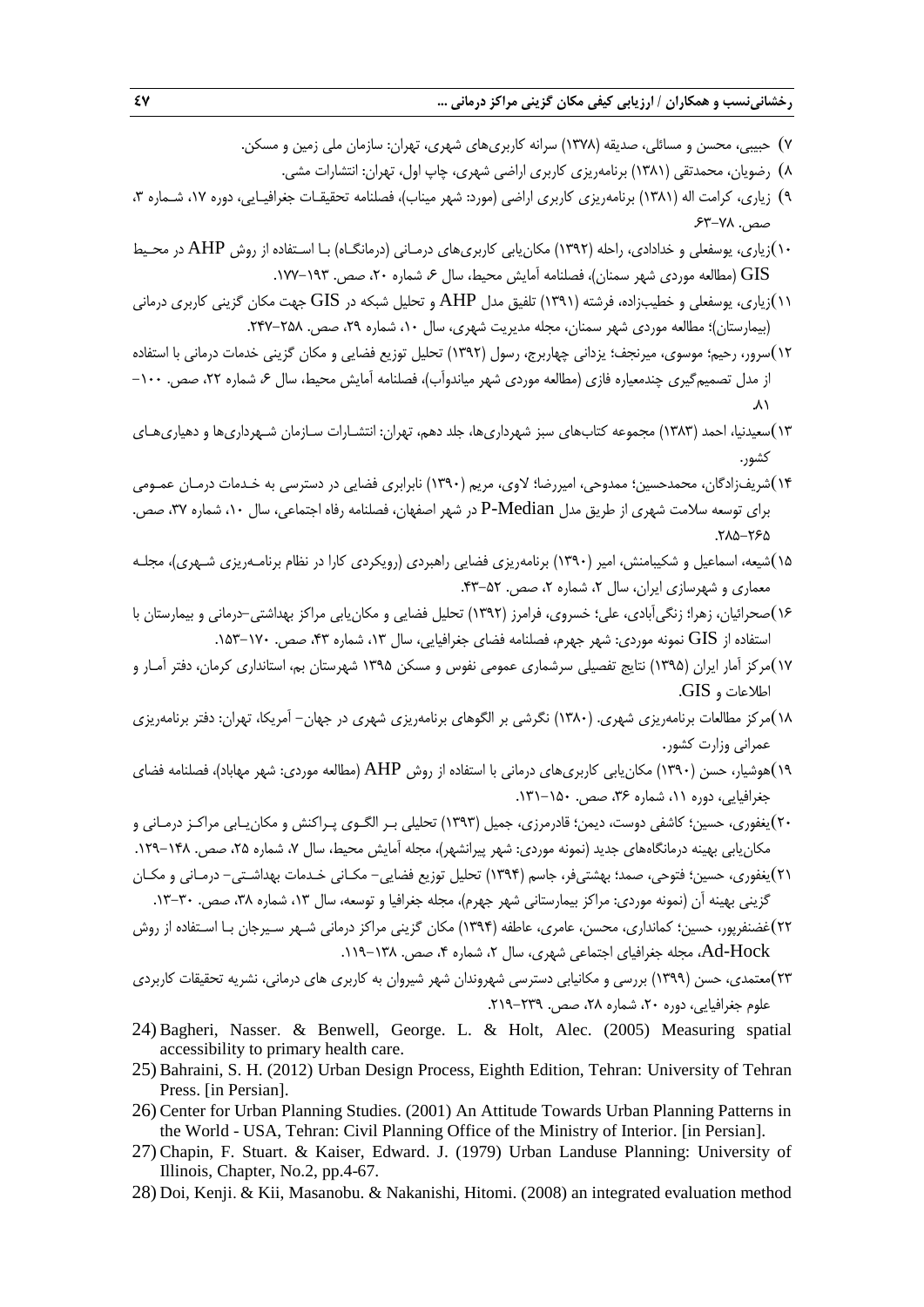of accessibility, quality of life, and social interaction, Environment and Planning B: Planning and Design, Vol.35, No.6, pp.1098-1116.

- 29) Ebrahimzadeh, I. & Zarei, Sh. (2012) An Analysis of the Optimal Location of Health Centers Using Geographic Information System (Case Study: Firoozabad City), Quarterly Journal of the Geographical Association of Iran, Vol.10, No.35, pp.104-83. [in Persian].
- 30) Ghazanfarpour, H. Kamandari, M. & Ameri, A. (2015) Location of medical centers in Sirjan city using Ad-Hock method, Journal of Urban Social Geography, Vol.2, No.4, pp.119-138. [in Persian].
- 31) Habibi, M. & Masaeli, S. (1999) Per capita urban land use, Tehran: National Land and Housing Organization. [in Persian].
- 32) Hoshyar, H. (2011) Locating therapeutic uses using AHP method (Case study: Mahabad city), Geographical Space Quarterly, Vol.11, No.36, pp. 131-150. [in Persian].
- 33) Jamali, F. & Sadr Mousavi, M. & Ashlaghi, M. (2014) Evaluation of Hospital Location Patterns in Tabriz, Journal of Geography and Planning, Vol.18, No.47, pp.53-23. [in Persian].
- 34) Motamedi, H. (2016) Investigating and locating the access of Shirvan citizens to medical uses, Journal of Applied Research in Geographical Sciences, Fall 2016, Vol. 20, No. 28, pp. 219-239. [in Persian].
- 35) Murad, Abdulkader. (2018) Using GIS for determining variations in health access in Jeddah city, Saudi Arabia, ISPRS international journal of geo-information, Vol.7, No.7, pp.2-54.
- 36) Perry, Baker. & Gesler, Wil. (2000) Physical access to primary health care in Andean Bolivia, Social Science & Medicine, Vol.50, No.9, pp.1177-1188.
- 37) Pour Mohammadi, M. R. (2014) Urban Land Use Planning, Tehran: Samat Publications. [in Persian].
- 38) Pourshikhian, A. & Ebrahimi, S. A. (2012) Analysis of location criteria of health centers in Anzali, Quarterly Journal of Geography and Urban Planning, Zagros Landscape, Vol. 4, No. 14, p. 57-39. [in Persian].
- 39) Rahimi, Fatemeh. & Goli, Ali. & Rezaee, Rita. (2017) Hospital location-allocation in Shiraz using geographical information system (GIS) Shiraz, E Med J, Vol.18, No.8, pp.1-8.
- 40) Razavian, M. T. (2002) Urban Land Use Planning, First Edition, Tehran: Mashi Publications. [in Persian].
- 41) Reshadat, Sohyla. & Zangeneh, Alireza. & Saeidi, Shahram. & Teimouri, Raziyeh. & Yigitcanlar, Tan. (2019) Measures of spatial accessibility to health centers: investigating urban and rural disparities in Kermanshah, Iran, Journal of Public Health, Vol.27, No.4, pp. 519-529.
- 42) Sahraian, Z. & Zangiabadi, A. & Khosravi, F. (2013) Spatial Analysis and Location of Health Centers and Hospitals Using GIS Case Study: Jahrom City, Geographical Space Quarterly, Vol.13, No.43, pp. 153 -170. [in Persian].
- 43) Saidnia, A. (2004) Collection of Green Books of Municipalities, Vol.10, Tehran: Publications of the Organization of Municipalities and Villages of the country. [in Persian].
- 44) Seror, R. & Mousavi, M. N. & Yazdani Chaharborj, R. (2013) Analysis of Spatial Distribution and Location of Medical Services Using Fuzzy Multi-Criteria Decision-Making Model (Case Study of Miandoab City), Quarterly Journal of Environmental Planning, Vol. 6, No.22, pp.81-100. [in Persian].
- 45) Sharifzadegan, M. H. & Mamdouhi, A. R. & Lovy, M. (2011) Spatial inequality in access to public health services for the development of urban health through the P-Median model in Isfahan, Social Welfare Quarterly, Vol.10, No.37, pp.285-265. [in Persian].
- 46) Shie, I. & Shakibamanesh, A. (2011) Strategic Spatial Planning (An Efficient Approach in Urban Planning), Iranian Journal of Architecture and Urban Planning, Vol.2, No.2, pp.52- 43. [in Persian].
- 47) Statistics Center of Iran. (2016) Detailed results of the 2016 General Population and Housing Census of Bam city, Kerman Governorate, Statistics and Information Office and GIS. [in Persian].